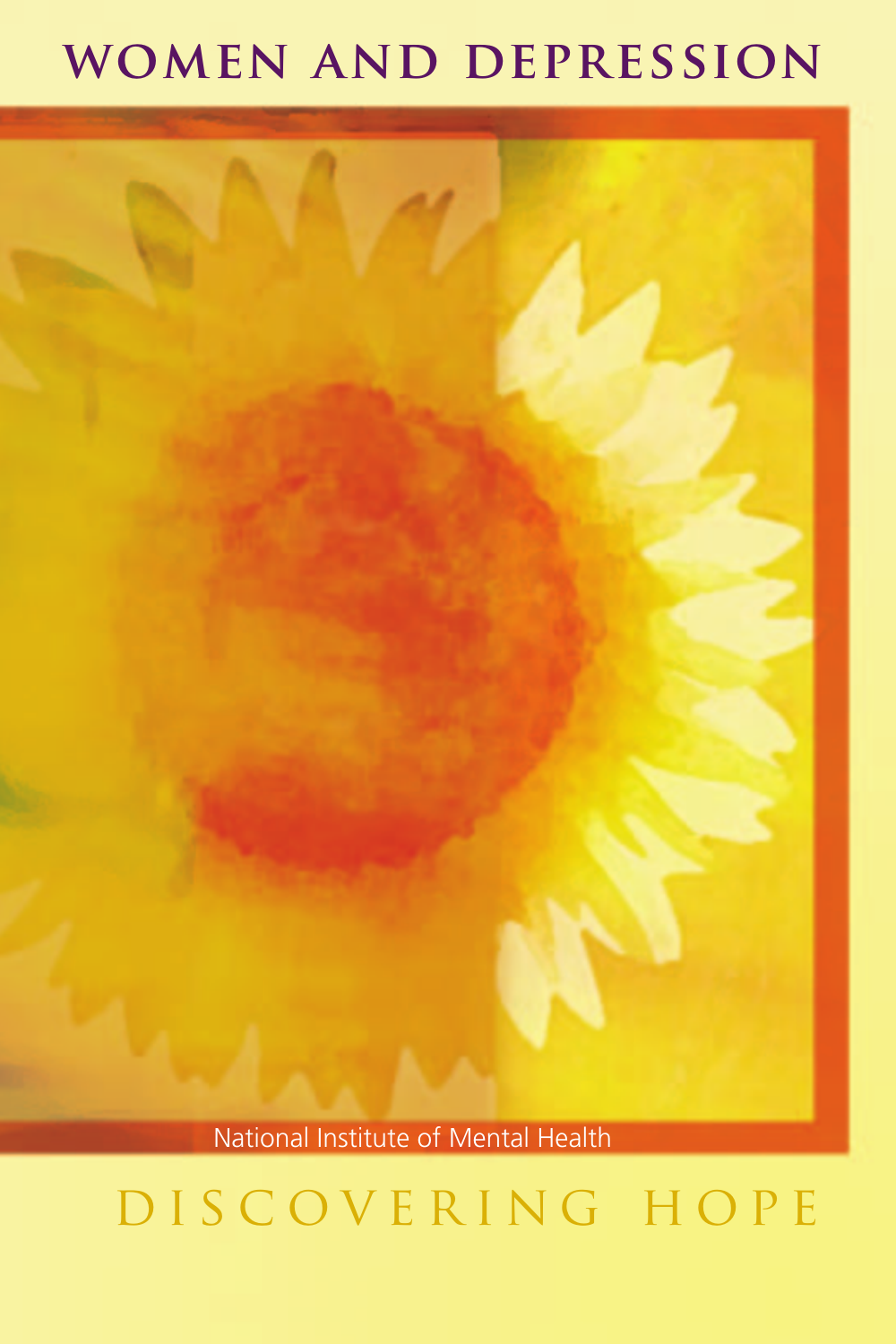# **Contents**

| <b>What is depression?</b>                                | $\mathbf 2$ |
|-----------------------------------------------------------|-------------|
| What are the different forms of depression?               | 3           |
| What are the basic symptoms of depression?                | 4           |
| <b>What causes depression in women?</b>                   | 5           |
| What illnesses often coexist with<br>depression in women? | 8           |
| How does depression affect adolescent girls?              | 9           |
| How does depression affect older women?                   | 10          |
| How is depression diagnosed and treated?                  | ш           |
| What efforts are underway to<br>improve treatment?        | 21          |
| How can I help a friend or relative<br>who is depressed?  | 22          |
| How can I help myself if I am depressed?                  | 23          |
| Where can I go for help?                                  | 24          |
| What if I or someone I know is in crisis?                 | 25          |
| <b>Citations</b>                                          | 26          |
| <b>For more information</b>                               | 28          |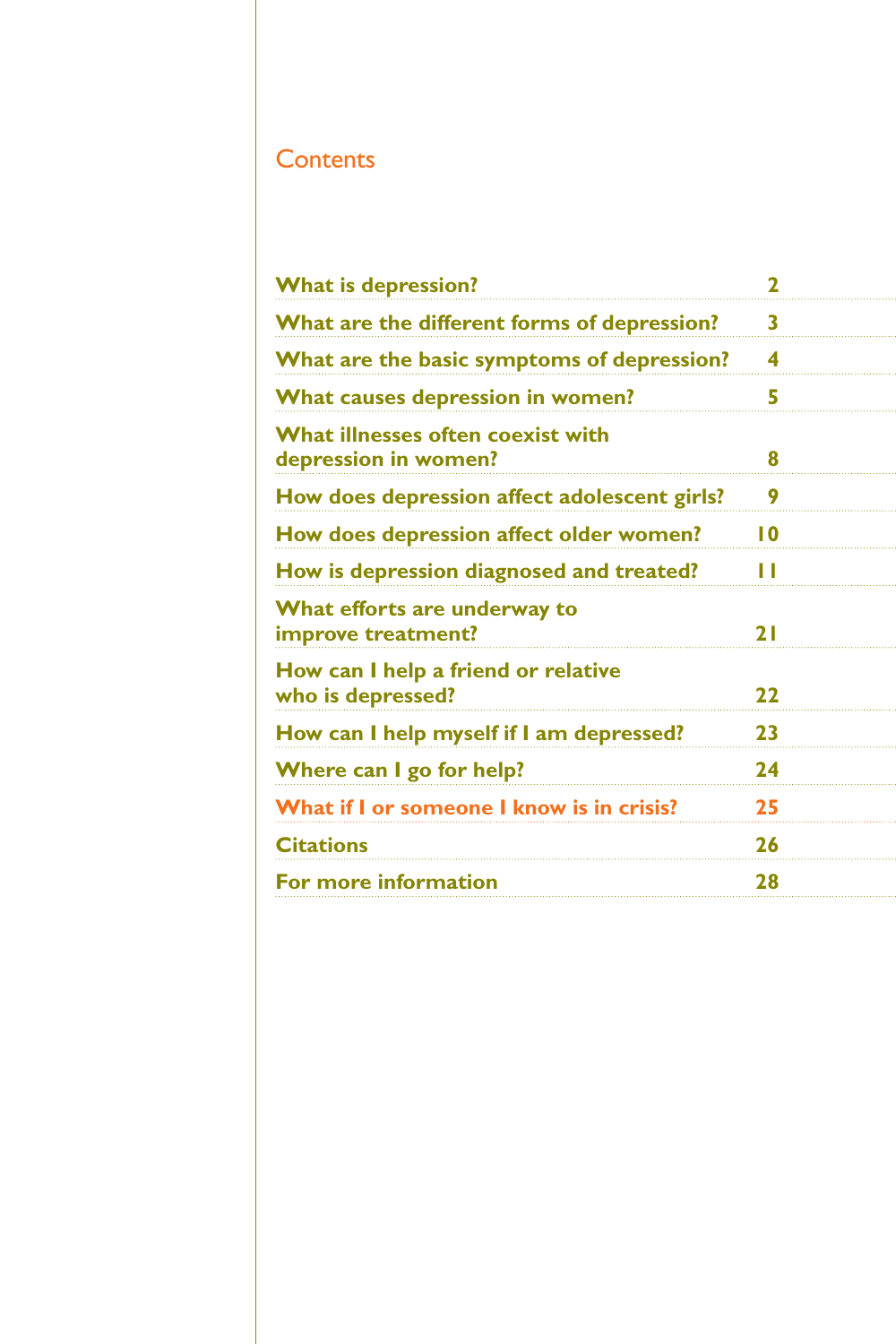## What is depression?

Everyone occasionally feels blue or sad, but these feelings are usually fleeting and pass within a couple of days. When a woman has a depressive disorder, it interferes with daily life and normal functioning, and causes pain for both the woman with the disorder and those who care about her. Depression is a common but serious illness, and most who have it need treatment to get better.

Depression affects both men and women, but more women than men are likely to be diagnosed with depression in any given year.<sup>1</sup> Efforts to explain this difference are ongoing, as researchers explore certain factors (biological, social, etc.) that are unique to women.

Many women with a depressive illness never seek treatment. But the vast majority, even those with the most severe depression, can get better with treatment.

# *Depression affects both men and women...*

*...but more women than men are likely to be diagnosed with depression in any given year.*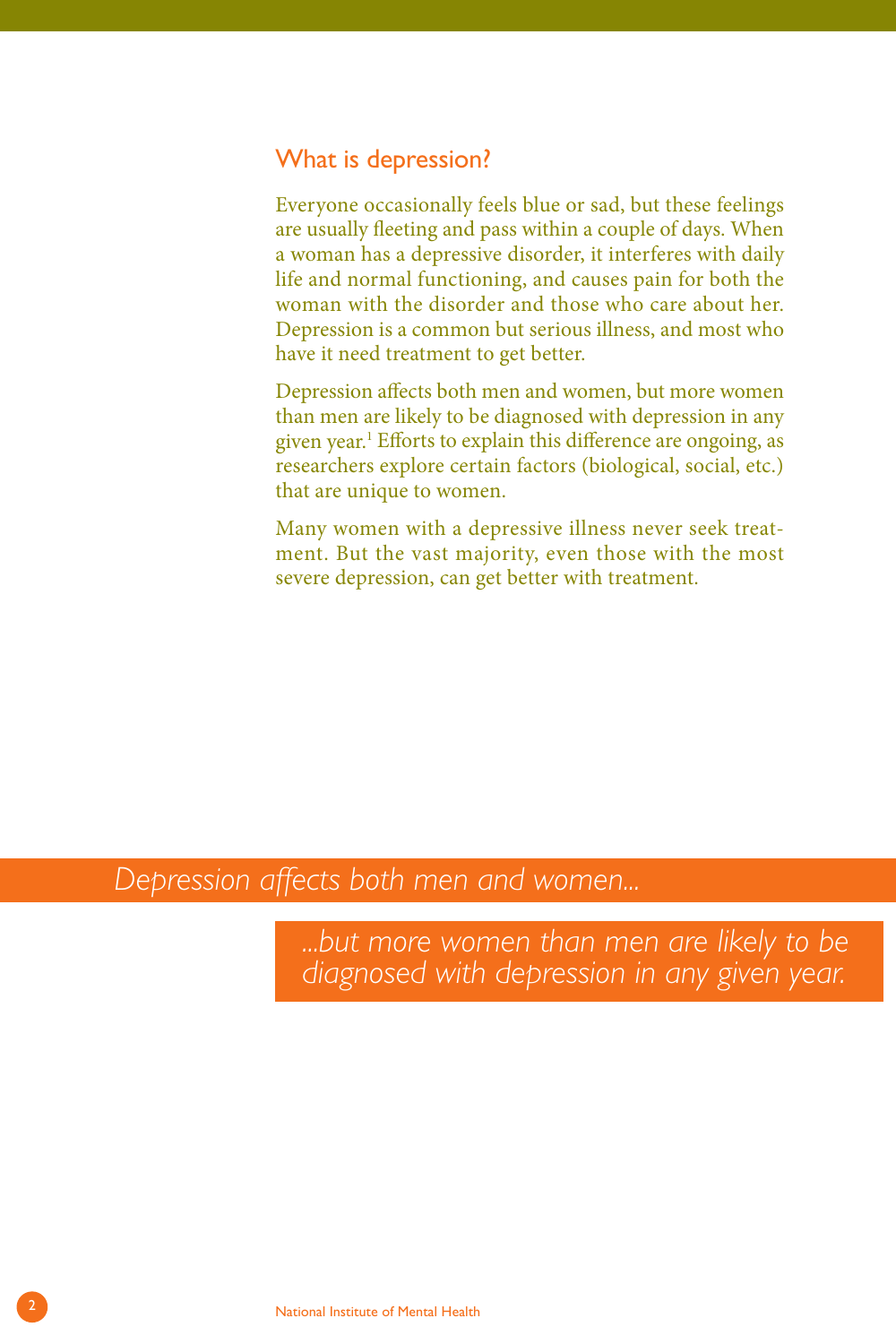## What are the different forms of depression?

There are several forms of depressive disorders that occur in both women and men. The most common are major depressive disorder and dysthymic disorder. Minor depression is also common.

**Major depressive disorder**, also called major depression, is characterized by a combination of symptoms that interfere with a person's ability to work, sleep, study, eat, and enjoy once-pleasurable activities. Major depression is disabling and prevents a person from functioning normally. An episode of major depression may occur only once in a person's lifetime, but more often, it recurs throughout a person's life.

**Dysthymic disorder**, also called dysthymia, is characterized by depressive symptoms that are long-term (e.g., 2 years or longer) but less severe than those of major depression. Dysthymia may not disable a person, but it prevents one from functioning normally or feeling well. People with dysthymia may also experience one or more episodes of major depression during their lifetimes.

Minor depression may also occur. Symptoms of minor depression are similar to major depression and dysthymia, but they are less severe and/or are usually shorter term.

Some forms of depressive disorder have slightly different characteristics than those described above, or they may develop under unique circumstances. However, not all scientists agree on how to characterize and define these forms of depression. They include the following:

- • **Psychotic depression** occurs when a severe depressive illness is accompanied by some form of psychosis, such as a break with reality; seeing, hearing, smelling or feeling things that others can't detect (hallucinations); and having strong beliefs that are false, such as believing you are the president (delusions).
- Seasonal affective disorder (SAD) is characterized by a depressive illness during the winter months, when there is less natural sunlight. The depression generally lifts during spring and summer. SAD may be effectively treated with light therapy, but nearly half of those with SAD do not respond to light therapy alone. Antidepressant medication and psychotherapy also can reduce SAD symptoms, either alone or in combination with light therapy.<sup>2</sup>

**Bipolar disorder,** 

also called manicdepressive illness, is not as common as major depression or dysthymia. Bipolar disorder is characterized by cycling mood changes from extreme highs (e.g., mania) to extreme lows (e.g., depression). More information about bipolar disorder is available at http:// www.nimh.nih.gov/ health/topics/ bipolar-disorder/ index.shtml.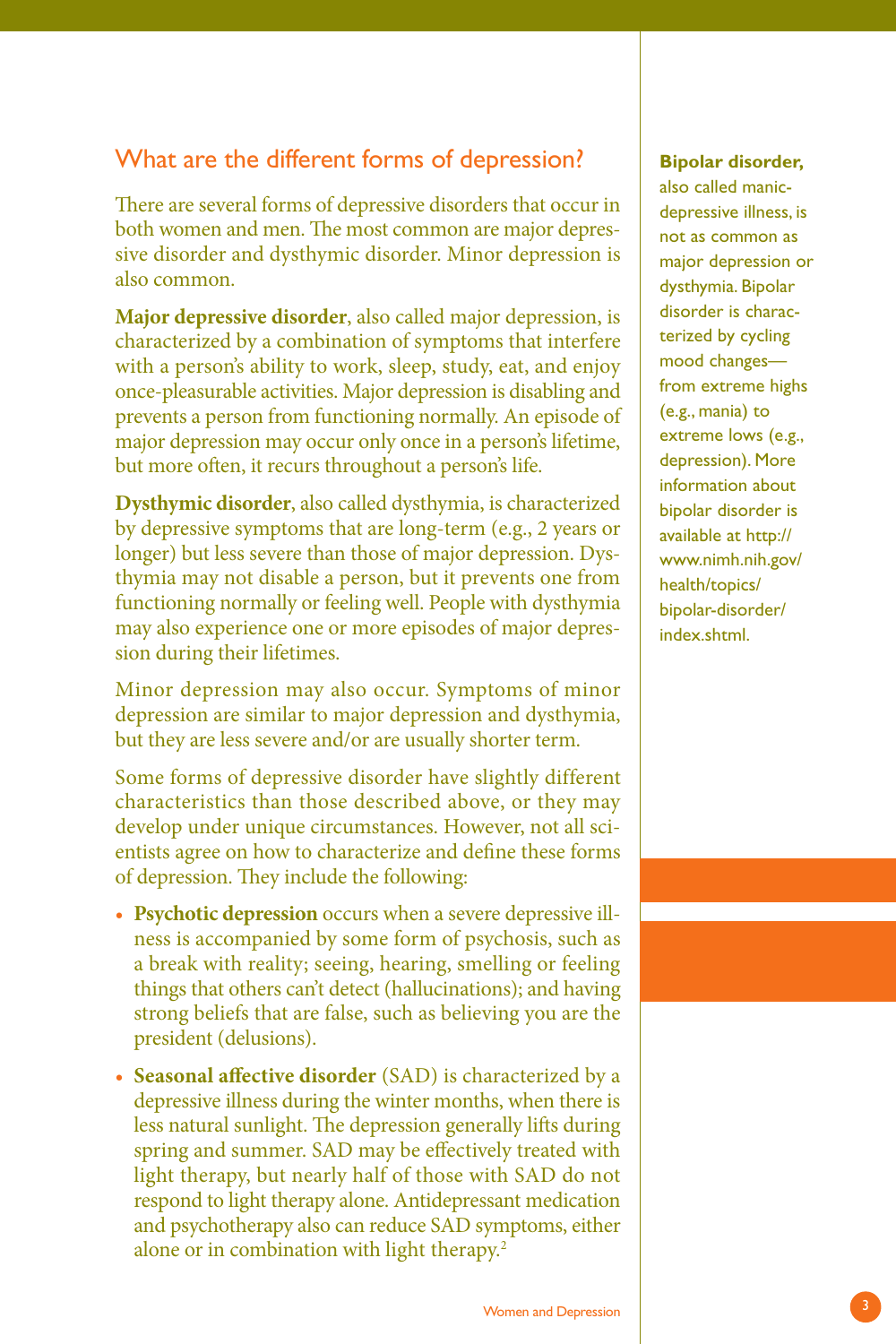# What are the basic signs and symptoms of depression?

Women with depressive illnesses do not all experience the same symptoms. In addition, the severity and frequency of symptoms, and how long they last, will vary depending on the individual and her particular illness. Signs and symptoms of depression include:

- *Persistent sad, anxious or "empty" feelings*
- *Feelings of hopelessness and/or pessimism*
- *Irritability, restlessness, anxiety*
- *Feelings of guilt, worthlessness and/or helplessness*
- *Loss of interest in activities or hobbies once pleasurable, including sex*
- *Fatigue and decreased energy*
- *Difficulty concentrating, remembering details and making decisions*
- *Insomnia, waking up during the night, or excessive sleeping*
- *Overeating, or appetite loss*
- *Thoughts of suicide, suicide attempts*
- *Persistent aches or pains, headaches, cramps or digestive problems that do not ease even with treatment*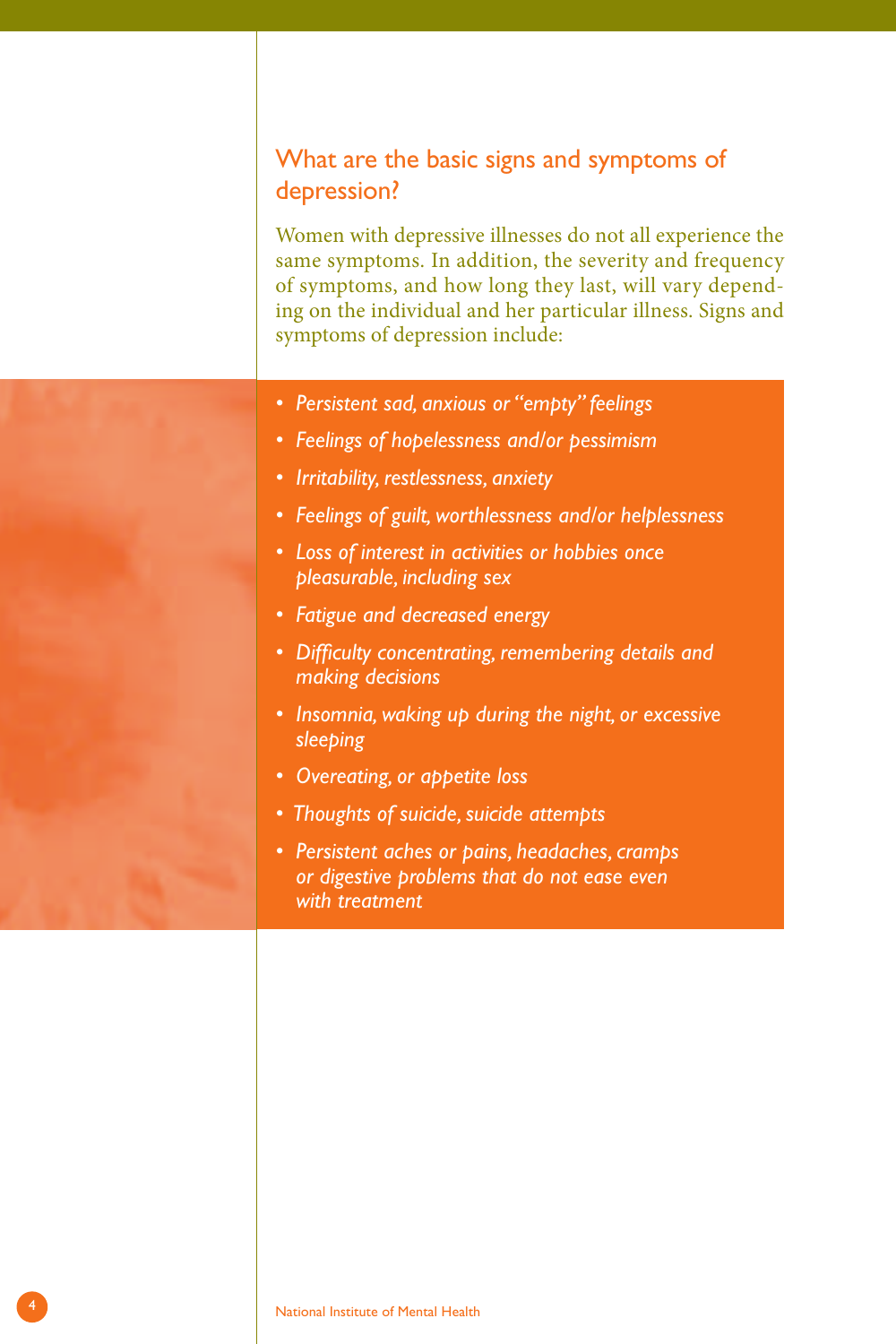## What causes depression in women?

Scientists are examining many potential causes for and contributing factors to women's increased risk for depression. It is likely that genetic, biological, chemical, hormonal, environmental, psychological, and social factors all intersect to contribute to depression.

#### **Genetics**

If a woman has a family history of depression, she may be more at risk of developing the illness. However, this is not a hard and fast rule. Depression can occur in women without family histories of depression, and women from families with a history of depression may not develop depression themselves. Genetics research indicates that the risk for developing depression likely involves the combination of multiple genes with environmental or other factors.<sup>3</sup>

#### **Chemicals and hormones**

Brain chemistry appears to be a significant factor in depressive disorders. Modern brain-imaging technologies, such as magnetic resonance imaging (MRI), have shown that the brains of people suffering from depression look different than those of people without depression. The parts of the brain responsible for regulating mood, thinking, sleep, appetite and behavior don't appear to be functioning normally. In addition, important neurotransmitters chemicals that brain cells use to communicate—appear to be out of balance. But these images do not reveal WHY the depression has occurred.

Scientists are also studying the influence of female hormones, which change throughout life. Researchers have shown that hormones directly affect the brain chemistry that controls emotions and mood. Specific times during a woman's life are of particular interest, including puberty; the times before menstrual periods; before, during, and just after pregnancy (postpartum); and just prior to and during menopause (perimenopause).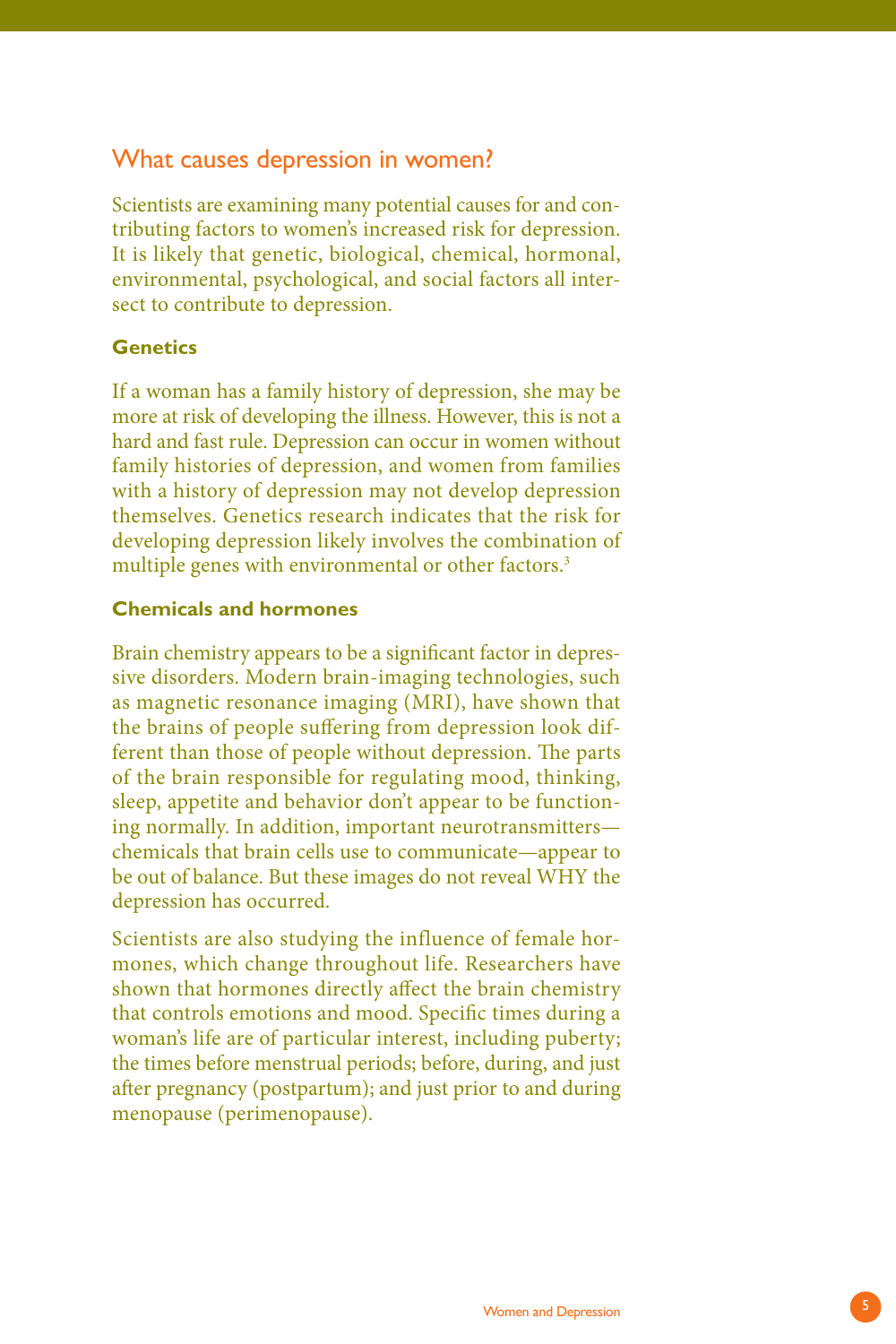#### **Premenstrual dysphoric disorder**

Some women may be susceptible to a severe form of premenstrual syndrome called premenstrual dysphoric disorder (PMDD). Women affected by PMDD typically experience depression, anxiety, irritability and mood swings the week before menstruation, in such a way that interferes with their normal functioning. Women with debilitating PMDD do not necessarily have unusual hormone changes, but they do have different responses to these changes.<sup>4</sup> They may also have a history of other mood disorders and differences in brain chemistry that cause them to be more sensitive to menstruation-related hormone changes. Scientists are exploring how the cyclical rise and fall of estrogen and other hormones may affect the brain chemistry that is associated with depressive illness.<sup>5,6,7</sup>

#### **Postpartum depression**

Women are particularly vulnerable to depression after giving birth, when hormonal and physical changes and the new responsibility of caring for a newborn can be overwhelming. Many new mothers experience a brief episode of mild mood changes known as the "baby blues," but some will suffer from postpartum depression, a much more serious condition that requires active treatment and emotional support for the new mother. One study found that postpartum women are at an increased risk for several mental disorders, including depression, for several months after childbirth.<sup>8</sup>

Some studies suggest that women who experience postpartum depression often have had prior depressive episodes. Some experience it during their pregnancies, but it often goes undetected. Research suggests that visits to the doctor may be good opportunities for screening for depression both during pregnancy and in the postpartum period.<sup>9,10</sup>

#### **Menopause**

Hormonal changes increase during the transition between premenopause to menopause. While some women may transition into menopause without any problems with mood, others experience an increased risk for depression. This seems to occur even among women without a history of depression.11,12 However, depression becomes less common for women during the post-menopause period.<sup>13</sup>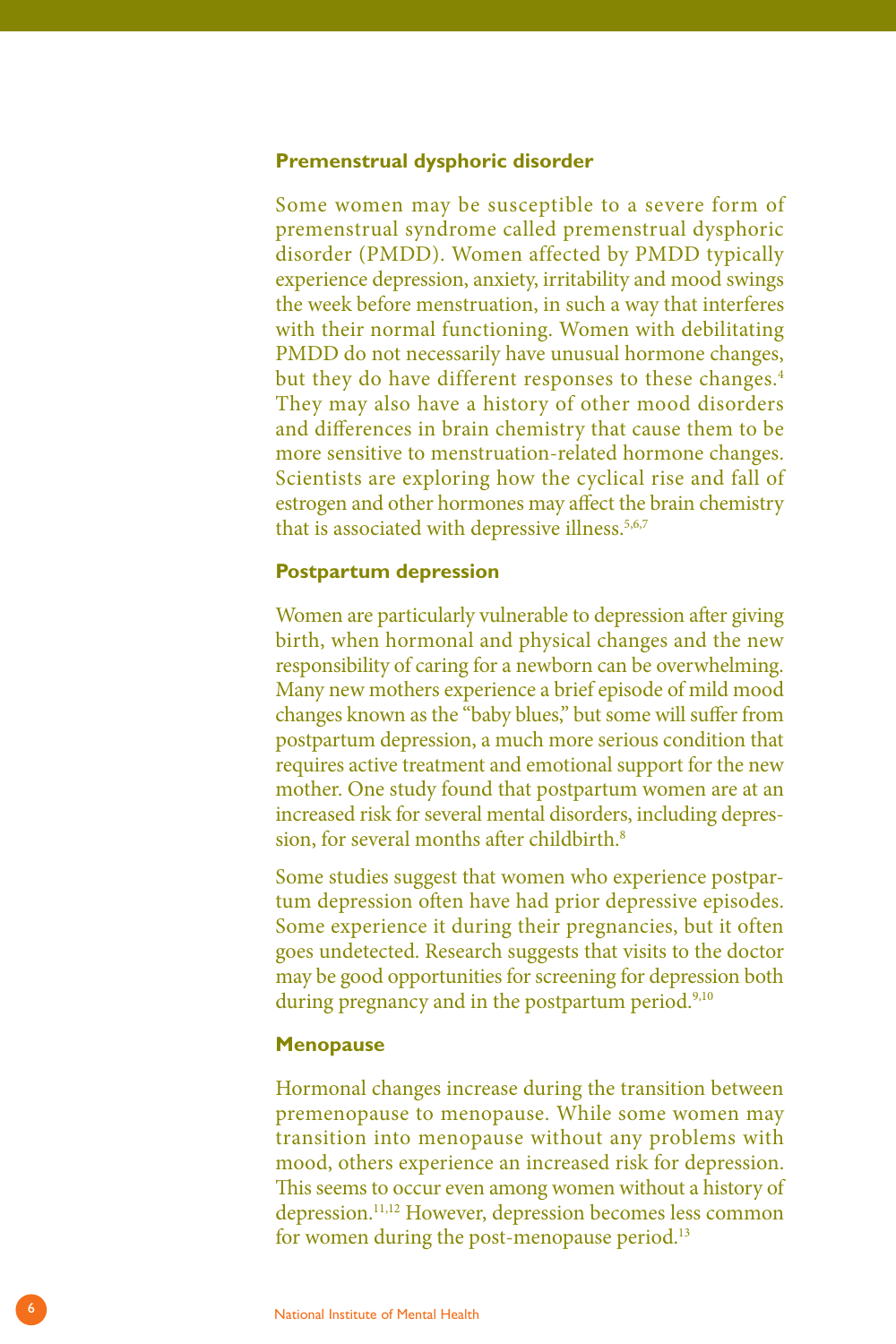#### **Stress**

Stressful life events such as trauma, loss of a loved one, a difficult relationship or any stressful situation—whether welcome or unwelcome—often occur before a depressive episode. Additional work and home responsibilities, caring for children and aging parents, abuse, and poverty also may trigger a depressive episode. Evidence suggests that women respond differently than men to these events, making them more prone to depression. In fact, research indicates that women respond in such a way that prolongs their feelings of stress more so than men, increasing the risk for depression.14 However, it is unclear why some women faced with enormous challenges develop depression, and some with similar challenges do not.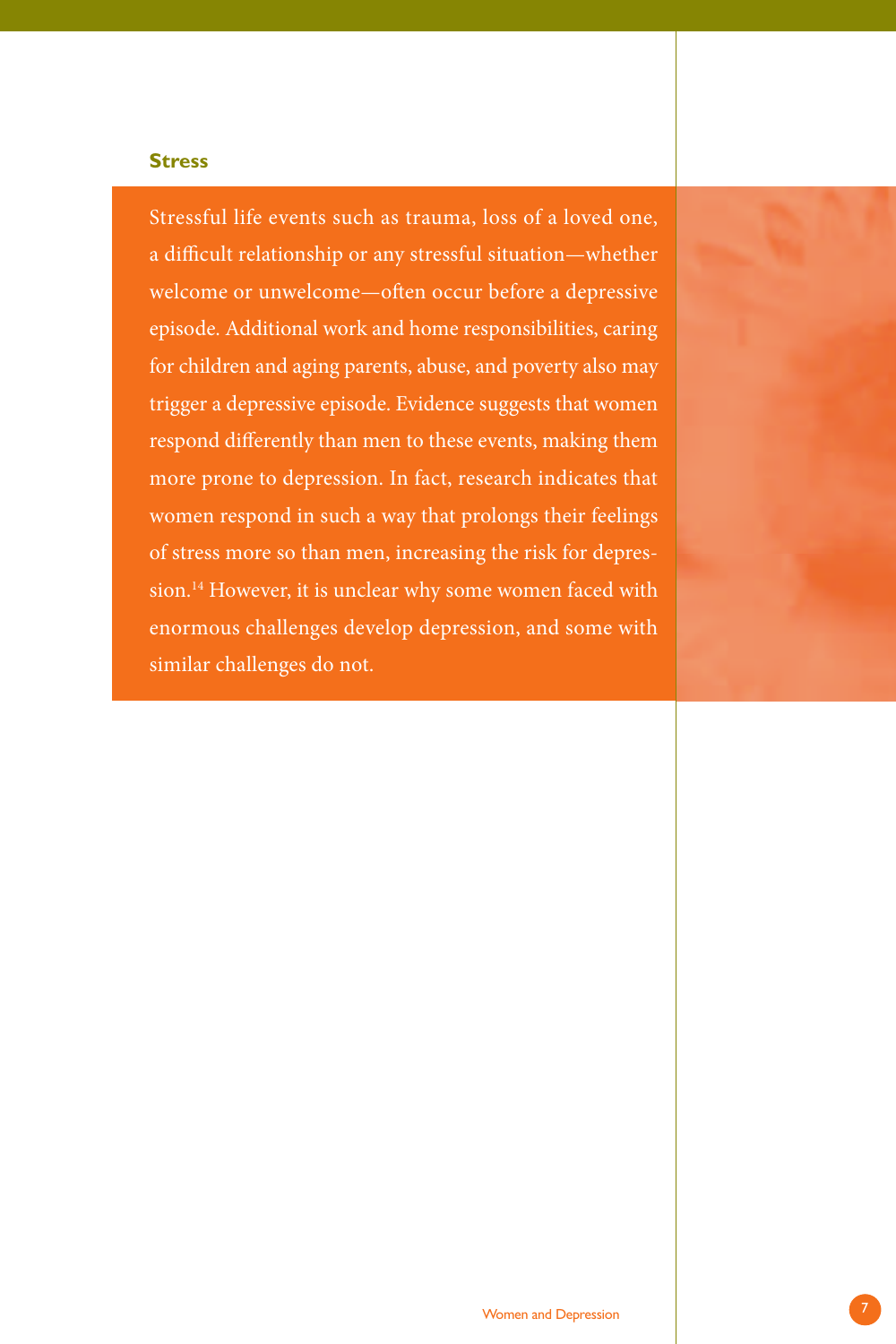# What illnesses often coexist with depression in women?

Depression often coexists with other illnesses that may precede the depression, follow it, cause it, be a consequence of it, or a combination of these. It is likely that the interplay between depression and other illnesses differs for every person and situation. Regardless, these other coexisting illnesses need to be diagnosed and treated.

Depression often coexists with eating disorders such as anorexia nervosa, bulimia nervosa and others, especially among women. Anxiety disorders, such as post-traumatic stress disorder (PTSD), obsessive-compulsive disorder, panic disorder, social phobia and generalized anxiety disorder, also sometimes accompany depression.<sup>15,16</sup> Women are more prone than men to having a coexisting anxiety disorder.17 Women suffering from PTSD, which can result after a person endures a terrifying ordeal or event, are especially prone to having depression.

Although more common among men than women, alcohol and substance abuse or dependence may occur at the same time as depression.<sup>17,15</sup> Research has indicated that among both sexes, the coexistence of mood disorders and substance abuse is common among the U.S. population.<sup>18</sup>

Depression also often coexists with other serious medical illnesses such as heart disease, stroke, cancer, HIV/AIDS, diabetes, Parkinson's disease, thyroid problems and multiple sclerosis, and may even make symptoms of the illness worse.<sup>19</sup> Studies have shown that both women and men who have depression in addition to a serious medical illness tend to have more severe symptoms of both illnesses. They also have more difficulty adapting to their medical condition, and more medical costs than those who do not have coexisting depression. Research has shown that treating the depression along with the coexisting illness will help ease both conditions.<sup>20</sup>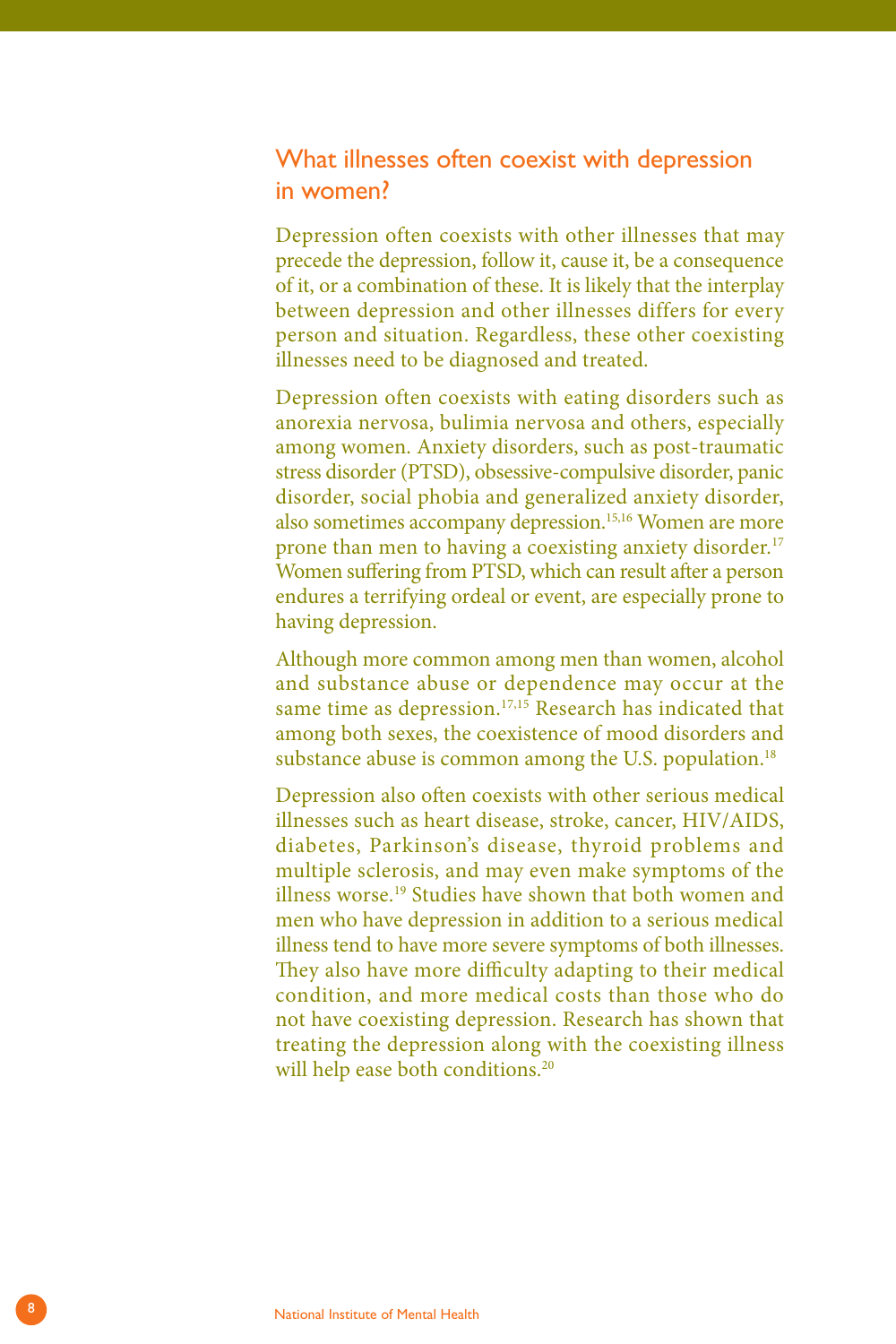## How does depression affect adolescent girls?

Before adolescence, girls and boys experience depression at about the same frequency.13 By adolescence, however, girls become more likely to experience depression than boys.

Research points to several possible reasons for this imbalance. The biological and hormonal changes that occur during puberty likely contribute to the sharp increase in rates of depression among adolescent girls. In addition, research has suggested that girls are more likely than boys to continue feeling bad after experiencing difficult situations or events, suggesting they are more prone to depression.21 Another study found that girls tended to doubt themselves, doubt their problem-solving abilities and view their problems as unsolvable more so than boys. The girls with these views were more likely to have depressive symptoms as well. Girls also tended to need a higher degree of approval and success to feel secure than boys.<sup>22</sup>

Finally, girls may undergo more hardships, such as poverty, poor education, childhood sexual abuse, and other traumas than boys. One study found that more than 70 percent of depressed girls experienced a difficult or stressful life event prior to a depressive episode, as compared with only 14 percent of boys.<sup>23</sup>

> *The biological and hormonal changes that occur during puberty likely contribute to the sharp increase in rates of depression among adolescent girls.*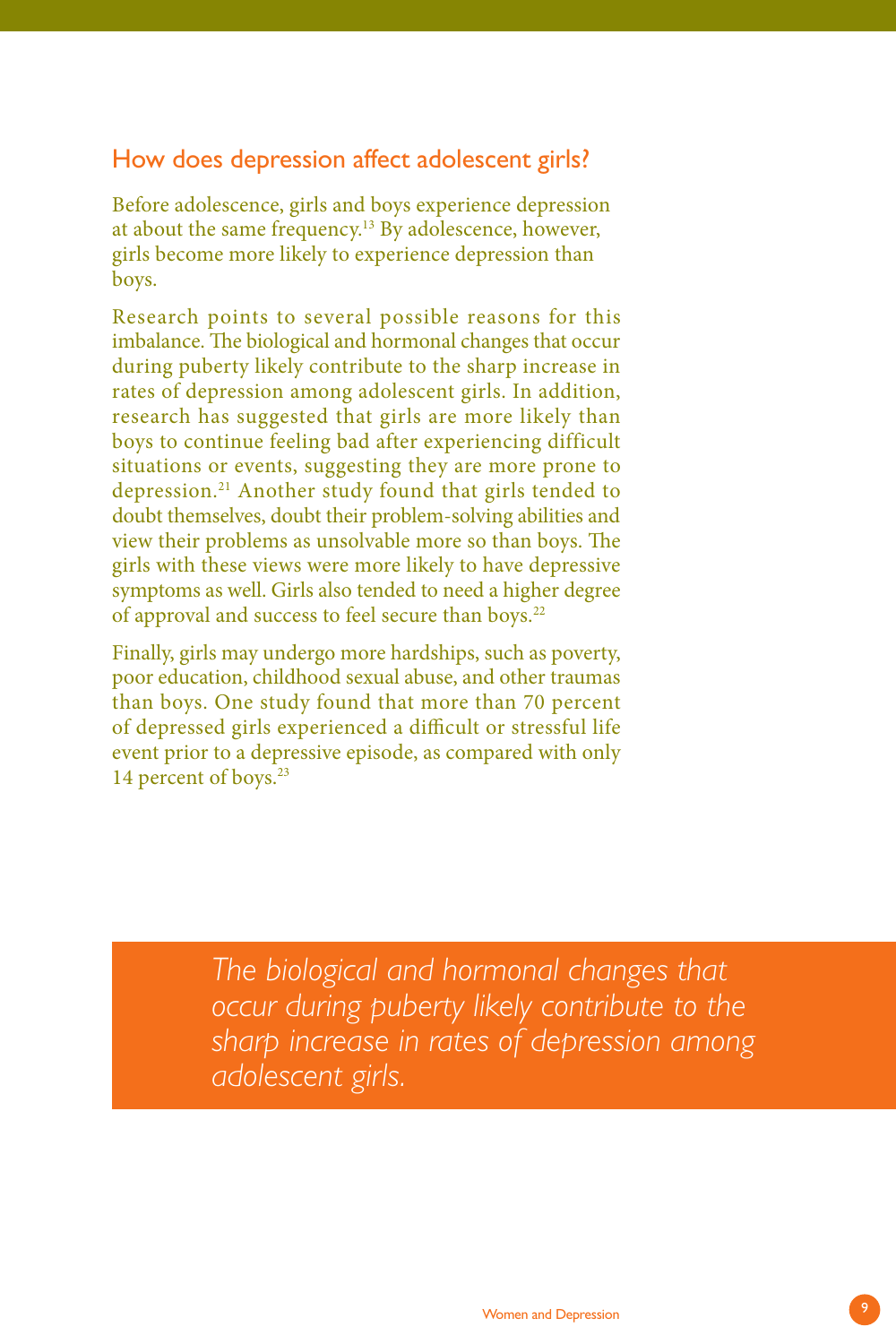## How does depression affect older women?

As with other age groups, more older women than older men experience depression, but rates decrease among women after menopause.<sup>13</sup> Evidence suggests that depression in post-menopausal women generally occurs in women with prior histories of depression. In any case, depression is NOT a normal part of aging.

The death of a spouse or loved one, moving from work into retirement, or dealing with a chronic illness can leave women and men alike feeling sad or distressed. After a period of adjustment, many older women can regain their emotional balance, but others do not and may develop depression. When older women do suffer from depression, it may be overlooked because older adults may be less willing to discuss feelings of sadness or grief, or they may have less obvious symptoms of depression. As a result, their doctors may be less likely to suspect or spot it.

For older adults who experience depression for the first time later in life, other factors, such as changes in the brain or body, may be at play. For example, older adults may suffer from restricted blood flow, a condition called ischemia. Over time, blood vessels become less flexible. They may harden and prevent blood from flowing normally to the body's organs, including the brain. If this occurs, an older adult with no family or personal history of depression may develop what some doctors call "vascular depression." Those with vascular depression also may be at risk for a coexisting cardiovascular illness, such as heart disease or a stroke.<sup>24</sup>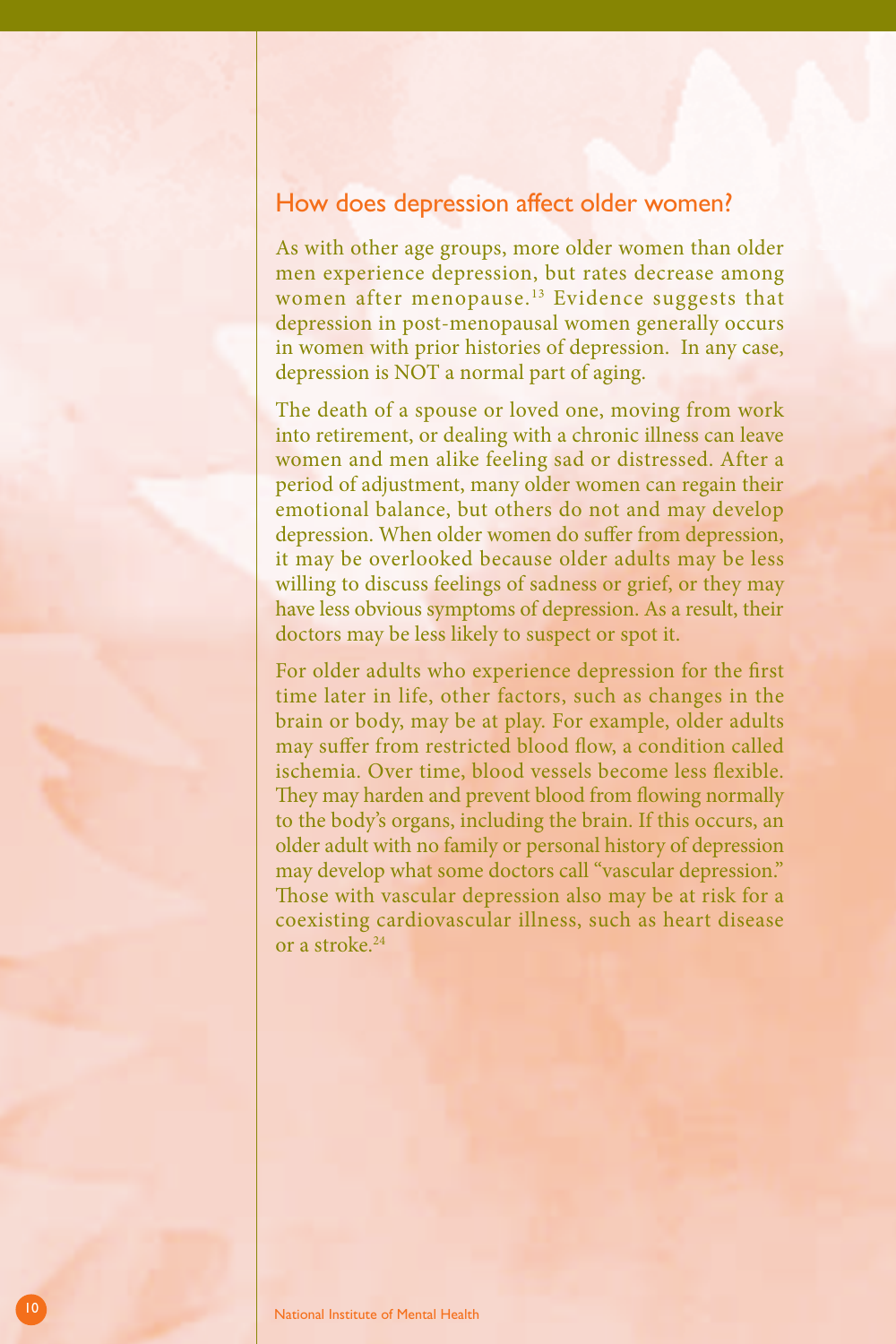## How is depression diagnosed and treated?

Depressive illnesses, even the most severe cases, are highly treatable disorders. As with many illnesses, the earlier that treatment can begin, the more effective it is and the greater the likelihood that a recurrence of the depression can be prevented.

The first step to getting appropriate treatment is to visit a doctor. Certain medications, and some medical conditions such as viruses or a thyroid disorder, can cause the same symptoms as depression. In addition, it is important to rule out depression that is associated with another mental illness called bipolar disorder. (For more information about

# *...the earlier that treatment can begin, the more effective it is.*

bipolar disorder, visit the National Institute of Mental Health's (NIMH) Web site at http://www.nimh.nih.gov). A doctor can rule out these possibilities by conducting a physical examination, interview, and/or lab tests, depending on the medical condition. If a medical condition and bipolar disorder can be ruled out, the physician should conduct a psychological evaluation or refer the person to a mental health professional.

The doctor or mental health professional will conduct a complete diagnostic evaluation. He or she should get a complete history of symptoms, including when they started, how long they have lasted, their severity, whether they have occurred before, and if so, how they were treated. He or she should also ask if there is a family history of depression. In addition, he or she should ask if the person is using alcohol or drugs, and whether the person is thinking about death or suicide.

Once diagnosed, a person with depression can be treated with a number of methods. The most common treatment methods are medication and psychotherapy.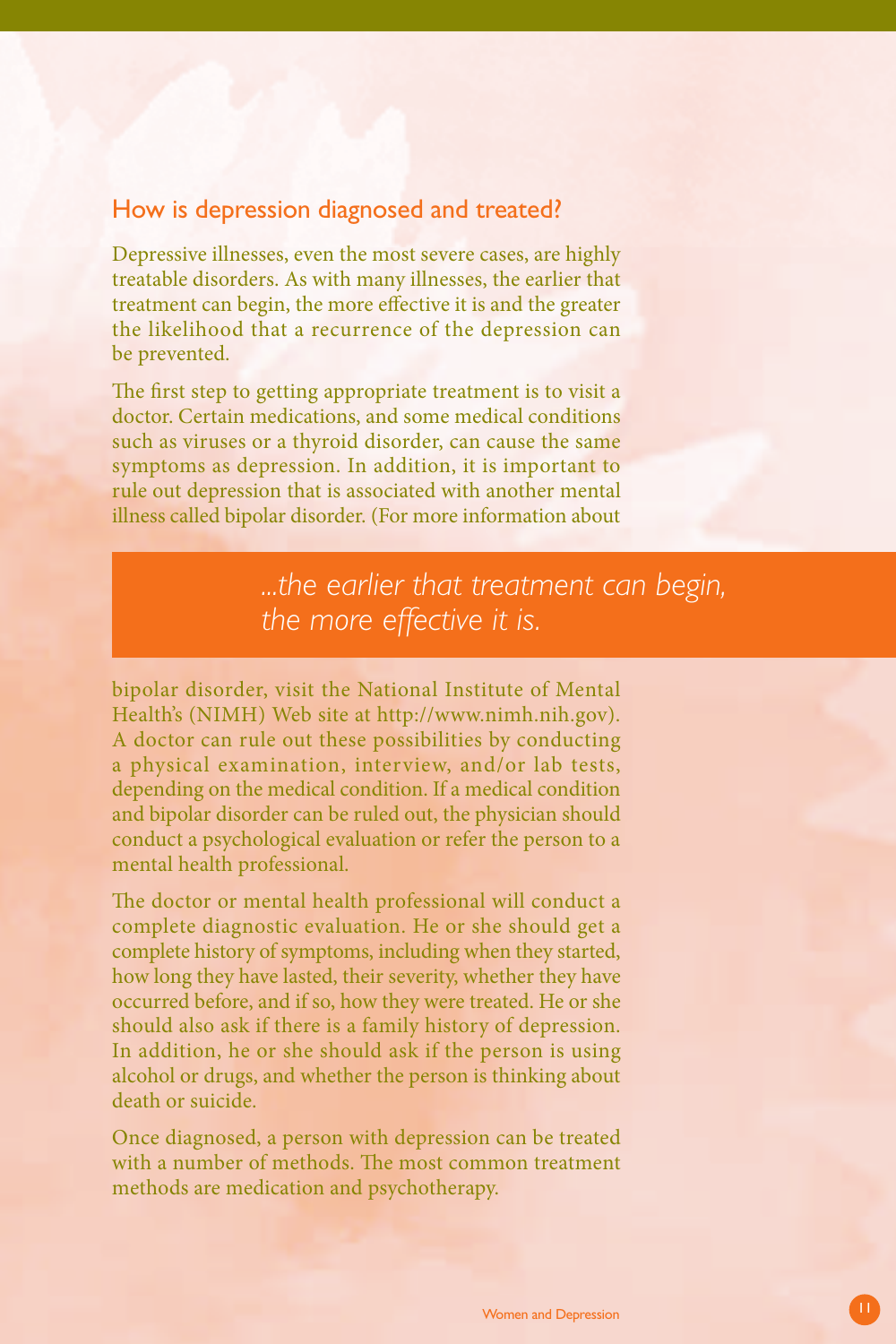#### **Medication**

Antidepressants work to normalize naturally occurring brain chemicals called neurotransmitters, notably serotonin and norepinephrine. Other antidepressants work on the neurotransmitter dopamine. Scientists studying depression have found that these particular chemicals are involved in regulating mood, but they are unsure of the exact ways in which they work.

The newest and most popular types of antidepressant medications are called selective serotonin reuptake inhibitors (SSRIs) and include:

- fluoxetine (Prozac)
- citalopram(Celexa)
- sertraline (Zoloft)
- paroxetine (Paxil)
- escitalopram (Lexapro)
- fluvoxamine (Luvox)

Serotonin and norepinephrine reuptake inhibitors (SNRIs) are similar to SSRIs and include:

- venlafaxine (Effexor)
- duloxetine (Cymbalta)

SSRIs and SNRIs tend to have fewer side effects and are more popular than the older classes of antidepressants, such as tricyclics—named for their chemical structure—and monoamine oxidase inhibitors (MAOIs). However, medications affect everyone differently. There is no one-sizefits-all approach to medication. Therefore, for some people, tricyclics or MAOIs may be the best choice.

People taking MAOIs must adhere to significant food and medicinal restrictions to avoid potentially serious interactions. They must avoid certain foods that contain high levels of the chemical tyramine, which is found in many cheeses, wines and pickles, and some medications including decongestants. Most MAOIs interact with tyramine in such a way that may cause a sharp increase in blood pressure, which may lead to a stroke. A doctor should give a person taking an MAOI a complete list of prohibited foods, medicines and substances.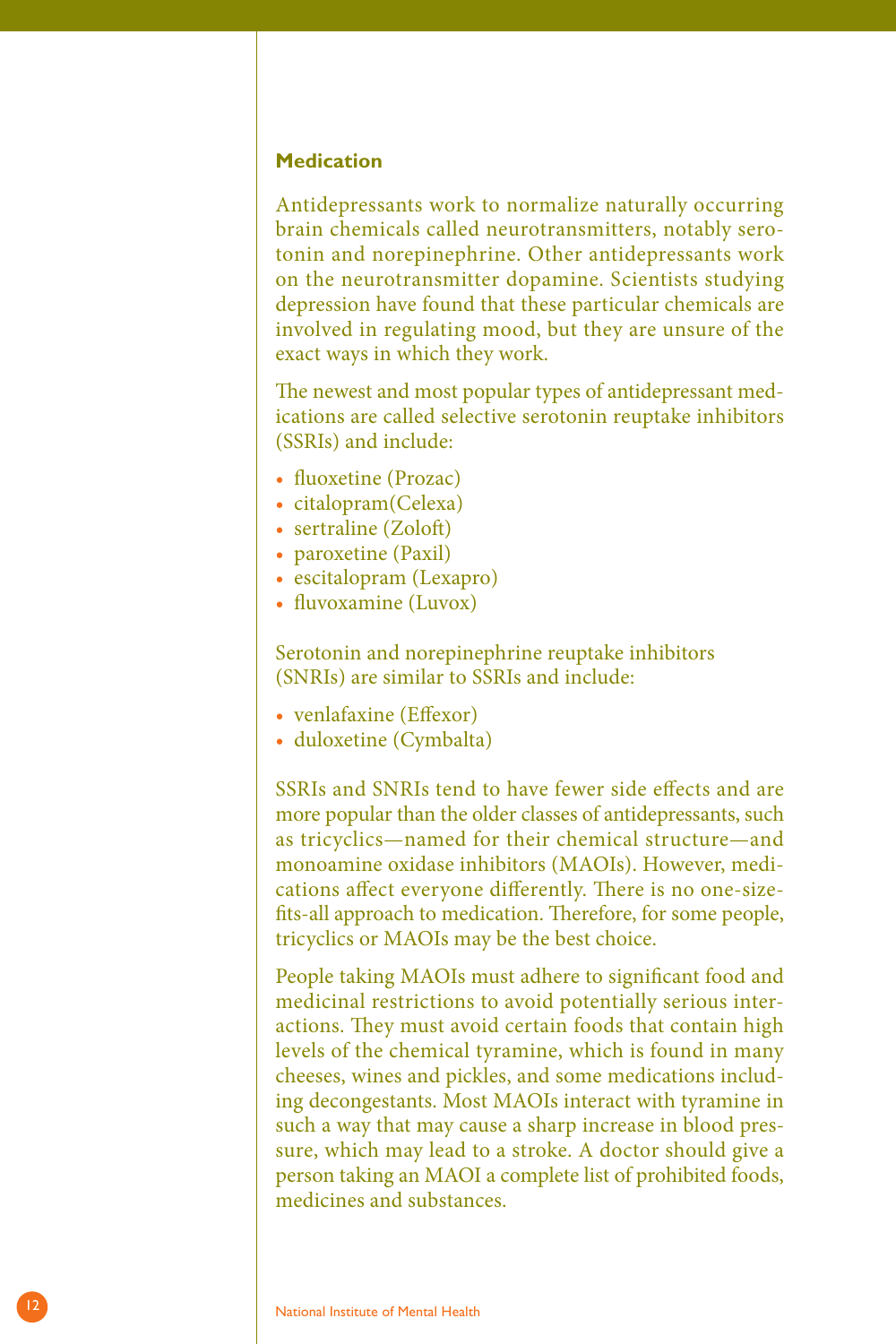For all classes of antidepressants, people must take regular doses for at least 3 to 4 weeks, sometimes longer, before they are likely to experience a full effect. They should continue taking the medication for an amount of time specified by their doctor, even if they are feeling better, to prevent a relapse of the depression. The decision to stop taking medication should be made by the person and her doctor together, and should be done only under the doctor's supervision. Some medications need to be gradually stopped to give the body time to adjust. Although they are not habit-forming or addictive, abruptly ending an antidepressant can cause withdrawal symptoms or lead to a relapse. Some individuals, such as those with chronic or recurrent depression, may need to stay on the medication indefinitely.

In addition, if one medication does not work, people should be open to trying another. Research funded by NIMH has shown that those who did not get well after taking a first medication often fared better after they switched to a different medication or added another medication to their existing one.<sup>25,26</sup> For the latest information on medications used to treat depression, see the U.S. Food and Drug Administration Web site at http://www.fda.gov.

Sometimes other medications, such as stimulants or antianxiety medications, are used in conjunction with an antidepressant, especially if the person has a coexisting illness. However, neither antianxiety medications nor stimulants are effective against depression when taken alone, and both should be taken only under a doctor's close supervision.

*...people who did not get well after taking a first medication often fared better after they switched to a different medication, or added another medication to their existing one.*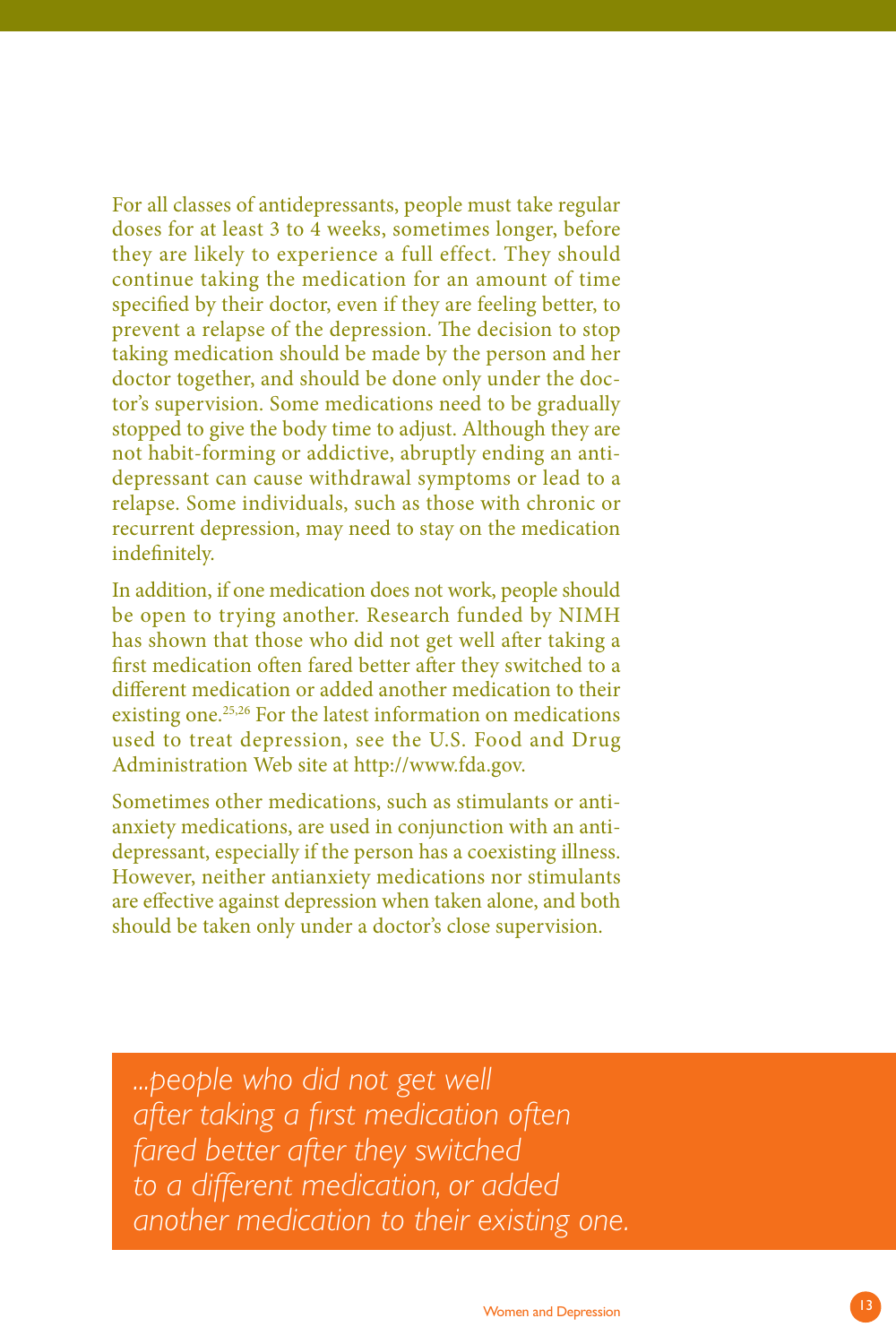#### **Is it safe to take antidepressant medication during pregnancy?**

At one time, doctors assumed that pregnancy was accompanied by a natural feeling of well being, and that depression during pregnancy was rare, or never occurred at all. However, recent studies have shown that women can have depression while pregnant, especially if they have a prior history of the illness. In fact, a majority of women with a history of depression will likely relapse during pregnancy if they stop taking their antidepressant medication either prior to conception or early in the pregnancy, putting both mother and baby at risk.27,12

However, antidepressant medications do pass across the placental barrier, potentially exposing the developing fetus to the medication. Some research suggests the use of SSRIs during pregnancy is associated with miscarriage and/or birth defects, but other studies do not support this.<sup>28</sup> Some studies have indicated that fetuses exposed to SSRIs during the third trimester may be born with "withdrawal" symptoms such as breathing problems, jitteriness, irritability, difficulty feeding, or hypoglycemia. In 2004, the U.S. Food and Drug Administration (FDA) issued a warning against the use of SSRIs in the late third trimester, suggesting that clinicians gradually taper expectant mothers off SSRIs in the third trimester to avoid any ill effects on the baby.<sup>29</sup>

Although some studies suggest that exposure to SSRIs in pregnancy may have adverse effects on the infant, generally they are mild and short-lived, and no deaths have been reported. On the flip side, women who stop taking their antidepressant medication during pregnancy increase their risk for developing depression again and may put both themselves and their infant at risk.<sup>28,12</sup>

In light of these mixed results, women and their doctors need to consider the potential risks and benefits to both mother and fetus of taking an antidepressant during pregnancy, and make decisions based on individual needs and circumstances. In some cases, a woman and her doctor may decide to taper her antidepressant dose during the last month of pregnancy to minimize the newborn's withdrawal symptoms, and after delivery, return to a full dose during the vulnerable postpartum period.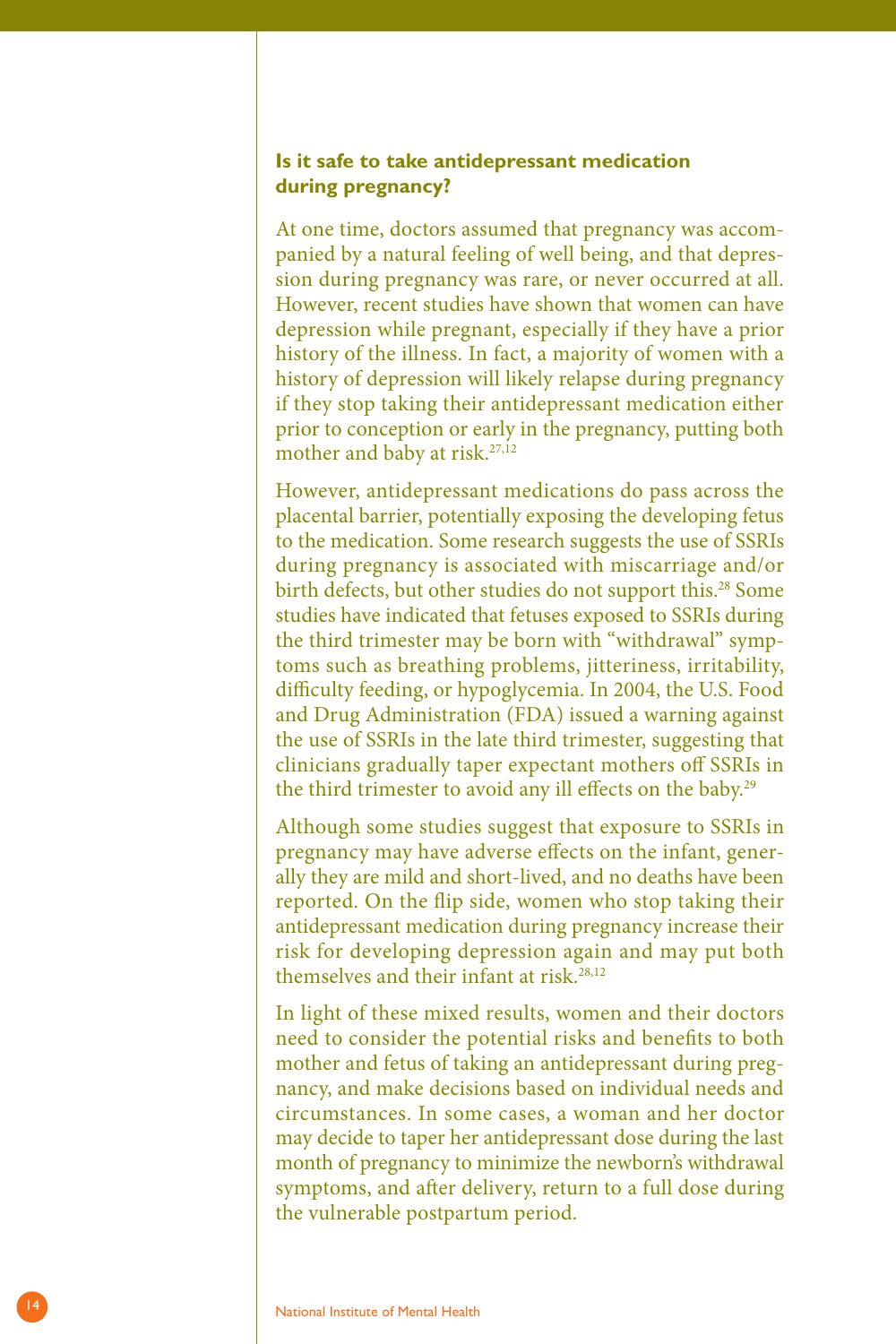#### **Is it safe to take antidepressant medication while breastfeeding?**

Antidepressants are excreted in breast milk, usually in very small amounts. The amount an infant receives is usually so small that it does not register in blood tests. Few problems are seen among infants nursing from mothers who are taking antidepressants. However, as with antidepressant use during pregnancy, both the risks and benefits to the mother and infant should be taken into account when deciding whether to take an antidepressant while breastfeeding.<sup>30</sup>

> *Women and their doctors need to consider the potential risks and benefits to both mother and fetus of taking an antidepressant during pregnancy...*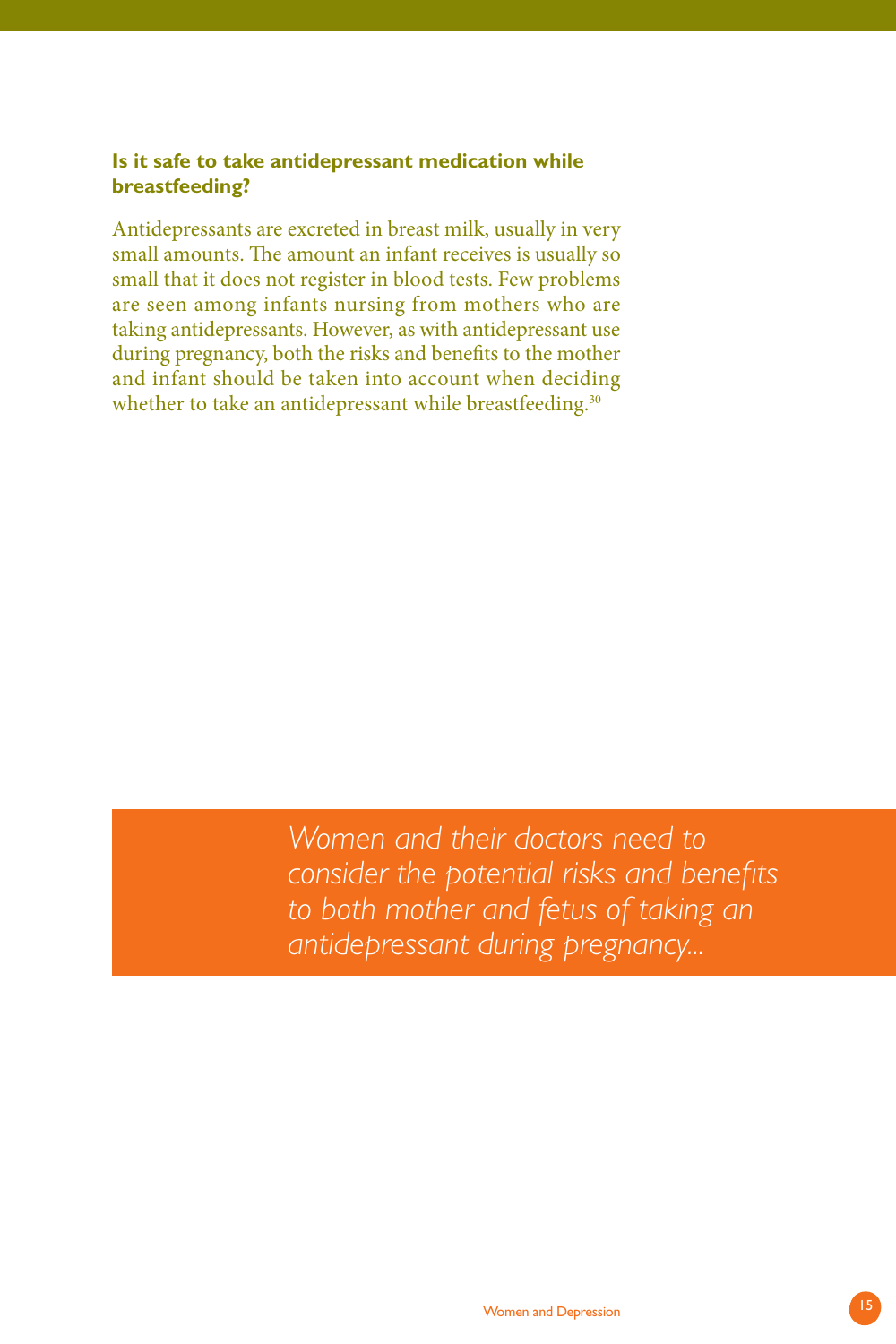#### **What are the side effects of antidepressants?**

Antidepressants may cause mild and often temporary side effects in some people, but usually they are not long-term. **However, any unusual reactions or side effects that interfere with normal functioning or are persistent or troublesome should be reported to a doctor immediately.** 

The most common side effects associated with SSRIs and SNRIs include:

- Headache usually temporary and will subside.
- Nausea temporary and usually short-lived.
- • Insomnia and nervousness (trouble falling asleep or waking often during the night) – may occur during the first few weeks but often subside over time or if the dose is reduced.
- • Agitation (e.g., feeling jittery).
- Sexual problems women can experience sexual problems including reduced sex drive and problems having and enjoying sex.

Tricyclic antidepressants also can cause side effects including:

- Dry mouth it is helpful to drink plenty of water, chew gum, and clean teeth daily.
- Constipation it is helpful to eat more bran cereals, prunes, fruits, and vegetables.
- • Bladder problems emptying the bladder may be difficult, and the urine stream may not be as strong as usual.
- Sexual problems sexual functioning may change, and side effects are similar to those from SSRIs and SNRIs.
- Blurred vision often passes soon and usually will not require a new corrective lenses prescription.
- Drowsiness during the day usually passes soon, but driving or operating heavy machinery should be avoided while drowsiness occurs. These more sedating antidepressants are generally taken at bedtime to help sleep and minimize daytime drowsiness.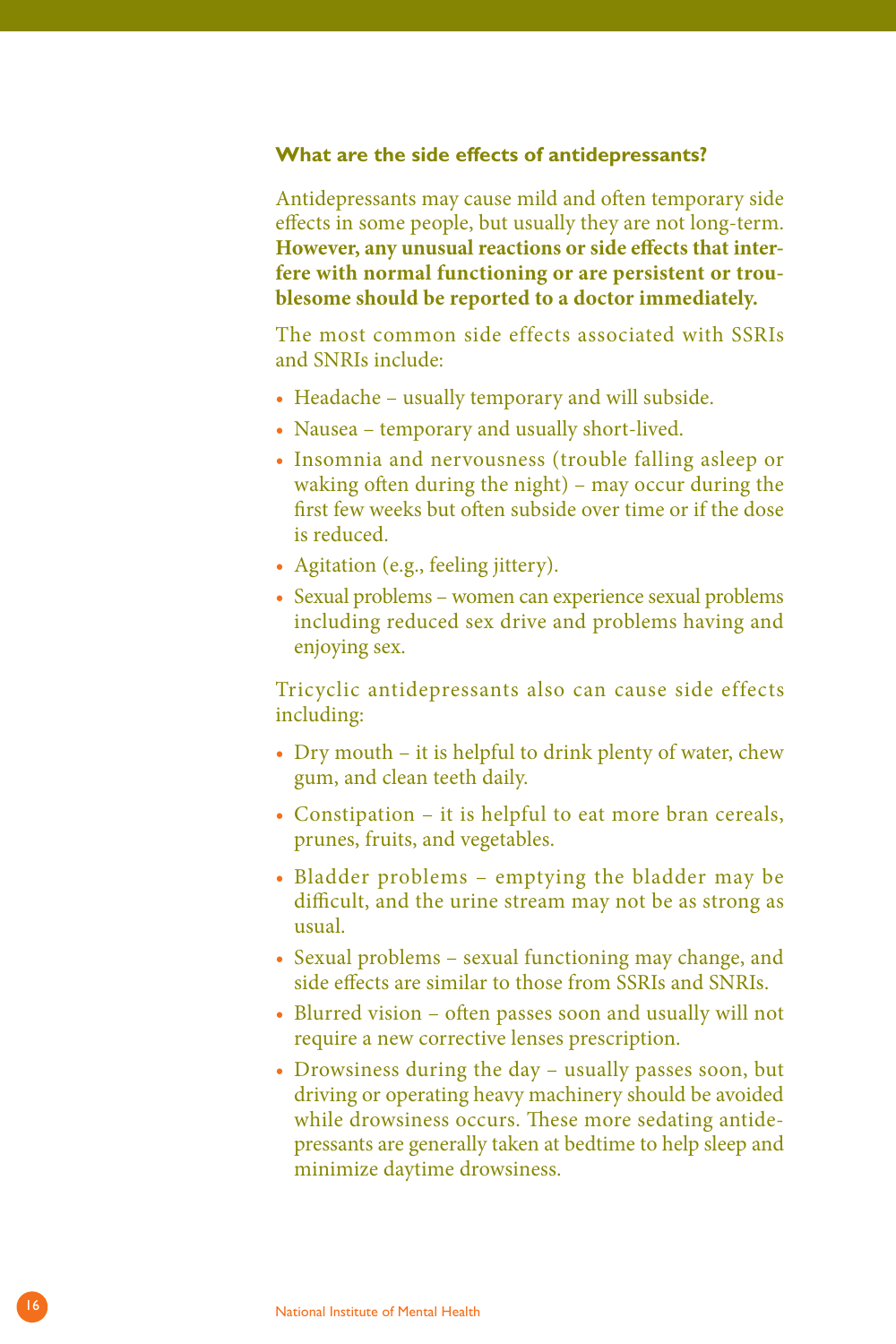#### **FDA warning on antidepressants**

Despite the relative safety and popularity of SSRIs and other antidepressants, some studies have suggested that they may have unintentional effects on some people, especially adolescents and young adults. In 2004, the Food and Drug Administration (FDA) conducted a thorough review of published and unpublished controlled clinical trials of antidepressants that involved nearly 4,400 children and adolescents. The review revealed that 4 percent of those taking antidepressants thought about or attempted suicide (although no suicides occurred), compared to 2 percent of those receiving placebos.

This information prompted the FDA, in 2005, to adopt a "black box" warning label on all antidepressant medications to alert the public about the potential increased risk of suicidal thinking or attempts in children and adolescents taking antidepressants. In 2007, the FDA proposed that makers of all antidepressant medications extend the warning to include young adults up through age 24. A "black box" warning is the most serious type of warning on prescription drug labeling.

The warning emphasizes that patients of all ages taking antidepressants should be closely monitored, especially during the initial weeks of treatment. Possible side effects to look for are worsening depression, suicidal thinking or behavior, or any unusual changes in behavior such as sleeplessness, agitation, or withdrawal from normal social situations. The warning adds that families and caregivers should also be told of the need for close monitoring and report any changes to their physician. The latest information from the FDA can be found on their Web site at www.fda.gov.

Results of a comprehensive review of pediatric trials conducted between 1988 and 2006 suggested that the benefits of antidepressant medications likely outweigh their risks to children and adolescents with major depression and anxiety disorders. The study was funded in part by the National Institute of Mental Health.<sup>31</sup>

Also, the FDA issued a warning that combining an SSRI or SNRI antidepressant with one of the commonly-used "triptan" medications for migraine headache could cause a life-threatening "serotonin syndrome," marked by agitation, hallucinations, elevated body temperature, and rapid changes in blood pressure. Although most dramatic in the case of the MAOIs, newer antidepressants may also be associated with potentially dangerous interactions with other medications.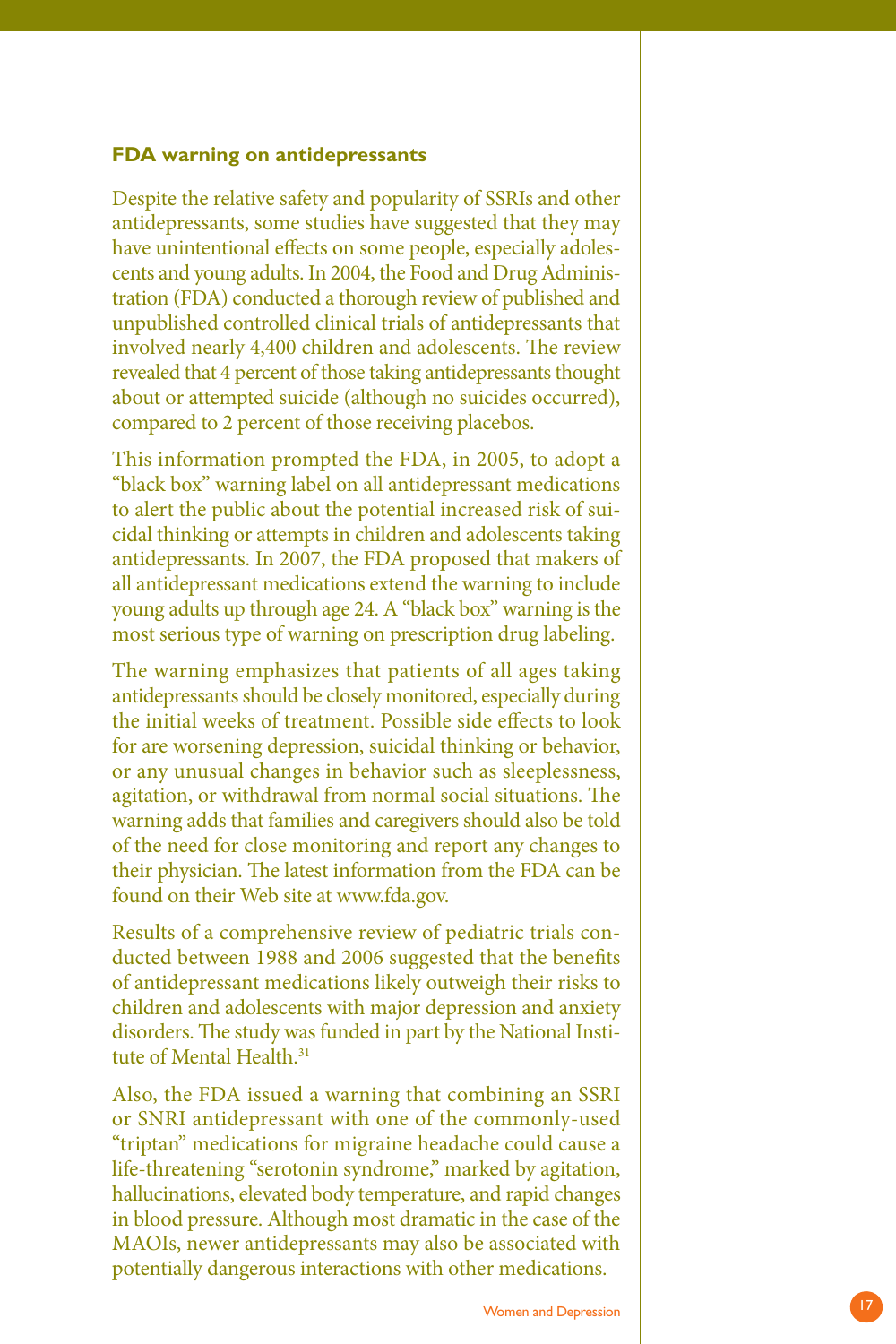#### **What about St. John's wort?**

The extract from the herb St. John's wort (Hypericum perforatum), a bushy, wild-growing plant with yellow flowers, has been used for centuries in many folk and herbal remedies. Today in Europe, it is used extensively to treat mild to moderate depression. In the United States, it is a top-selling botanical product.

To address increasing American interest in St. John's wort, the National Institutes of Health (NIH) conducted a clinical trial to determine the effectiveness of the herb in treating adults suffering from major depression. Involving 340 patients diagnosed with major depression, the 8-week trial randomly assigned one-third of them to a uniform dose of St. John's wort, one-third to a commonly prescribed SSRI, and one-third to a placebo. The trial found that St. John's wort was no more effective than the placebo in treating major depression.32 Another study is underway to look at the effectiveness of St. John's wort for treating mild or minor depression.

Other research has shown that St. John's wort can interact unfavorably with other drugs, including drugs used to control HIV infection. On February 10, 2000, the FDA issued a Public Health Advisory letter stating that the herb appears to interfere with certain drugs used to treat heart disease, depression, seizures, certain cancers, and organ transplant rejection. The herb also may interfere with the effectiveness of oral contraceptives. Because of these and other potential interactions, people should always consult their doctors before taking any herbal supplement.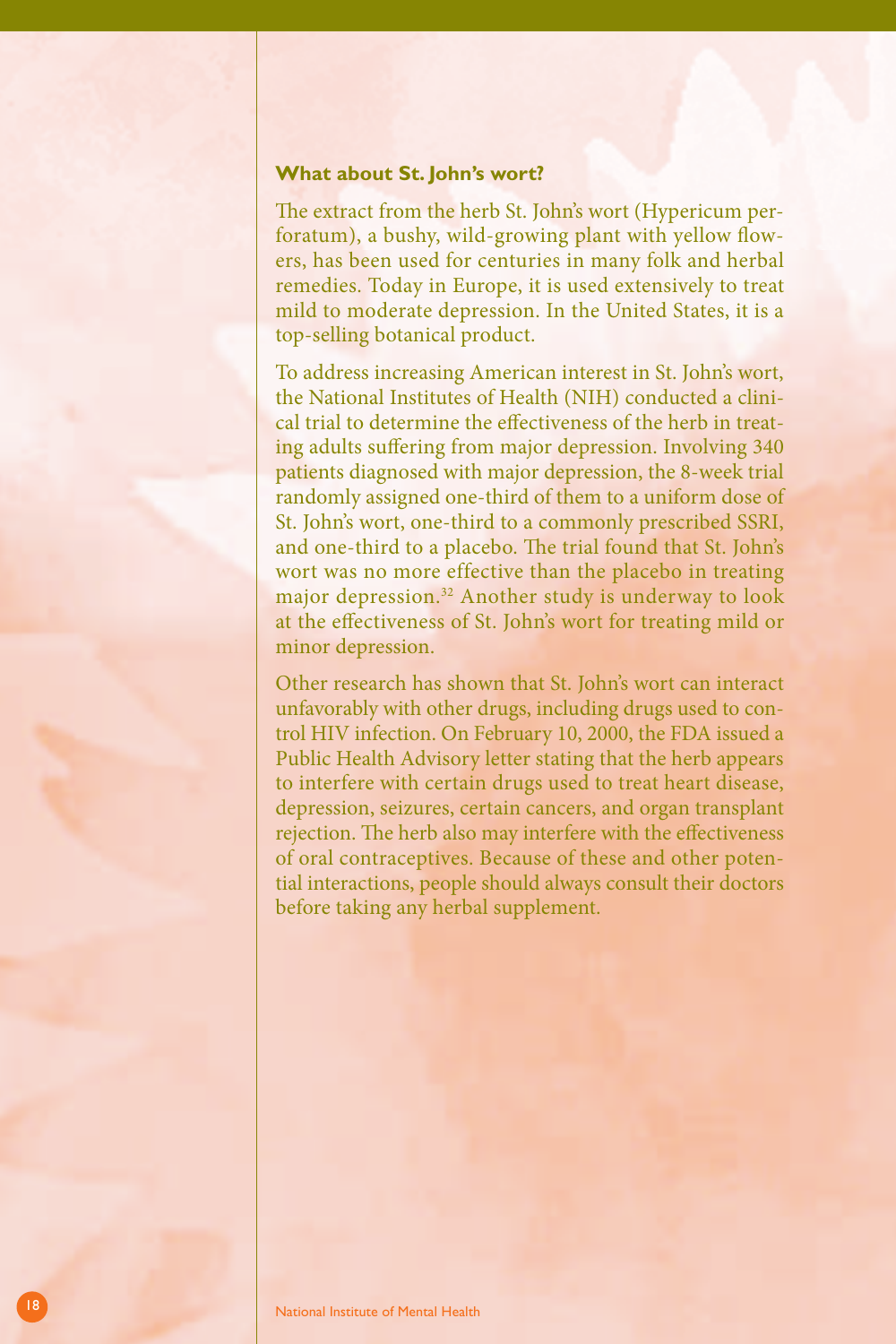#### **Psychotherapy**

Several types of psychotherapy—or "talk therapy" can help people with depression.

Some regimens are short-term (10 to 20 weeks) and other regimens are longer-term, depending on the needs of the individual. Two main types of psychotherapies cognitive-behavioral therapy (CBT) and interpersonal therapy (IPT)—have been shown to be effective in treating depression. By teaching new ways of thinking and behaving, CBT helps people change negative styles of thinking and behaving that may contribute to their depression. IPT helps people understand and work through troubled personal relationships that may cause their depression or make it worse.

For mild to moderate depression, psychotherapy may be the best treatment option. However, for major depression or for certain people, psychotherapy may not be enough. Studies have indicated that for adolescents, a combination of medication and psychotherapy may be the most effective approach to treating major depression and reducing the likelihood for recurrence.<sup>33</sup> Similarly, a study examining depression treatment among older adults found that patients who responded to initial treatment of medication and IPT were less likely to have recurring depression if they continued their combination treatment for at least two years.<sup>34</sup>

> *Several types of psychotherapy or "talk therapy"— can help people with depression.*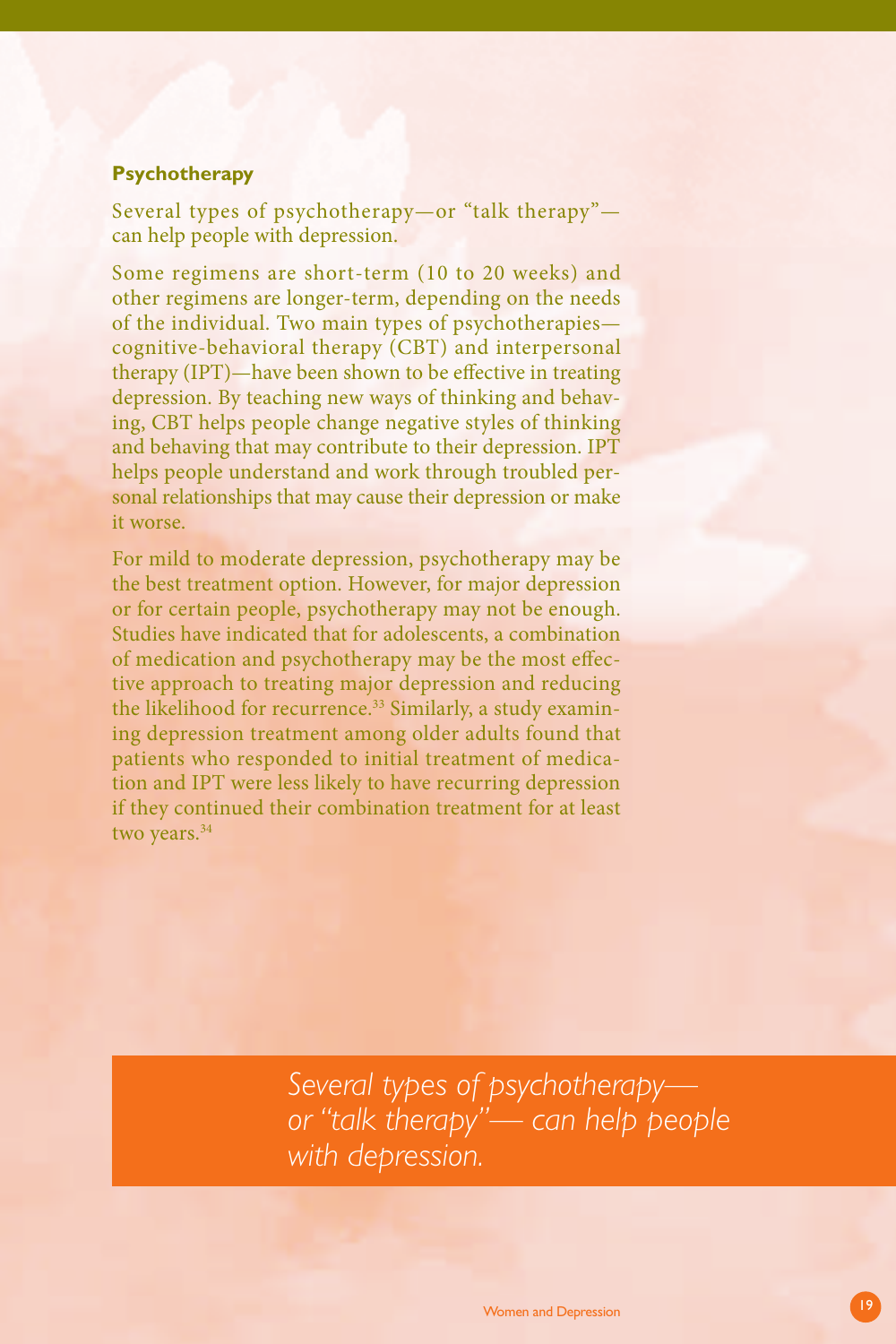#### **Electroconvulsive Therapy**

For cases in which medication and/or psychotherapy does not help alleviate a person's treatment-resistant depression, electroconvulsive therapy (ECT) may be useful. ECT, formerly known as "shock therapy," used to have a negative reputation. But in recent years, it has greatly improved and can provide relief for people with severe depression who have not been able to feel better with other treatments.

Before ECT is administered, a patient takes a muscle relaxant and is put under brief anesthesia. She does not consciously feel the electrical impulse that is administered. A person typically will undergo ECT several times a week, and often will need to take an antidepressant or mood stabilizing medication to supplement the ECT treatments and prevent relapse. Although some people will need only a few courses of ECT, others may need maintenance ECT, usually once a week at first, then gradually decreasing to monthly treatments for up to 1 year.

ECT may cause some short-term side effects, including confusion, disorientation and memory loss. But these side effects typically clear shortly after treatment. Research has indicated that after 1 year of ECT treatments, patients showed no adverse cognitive effects.<sup>35</sup> A person should weigh the potential risks and benefits of ECT and discuss them with her doctor before deciding to undergo ECT treatment.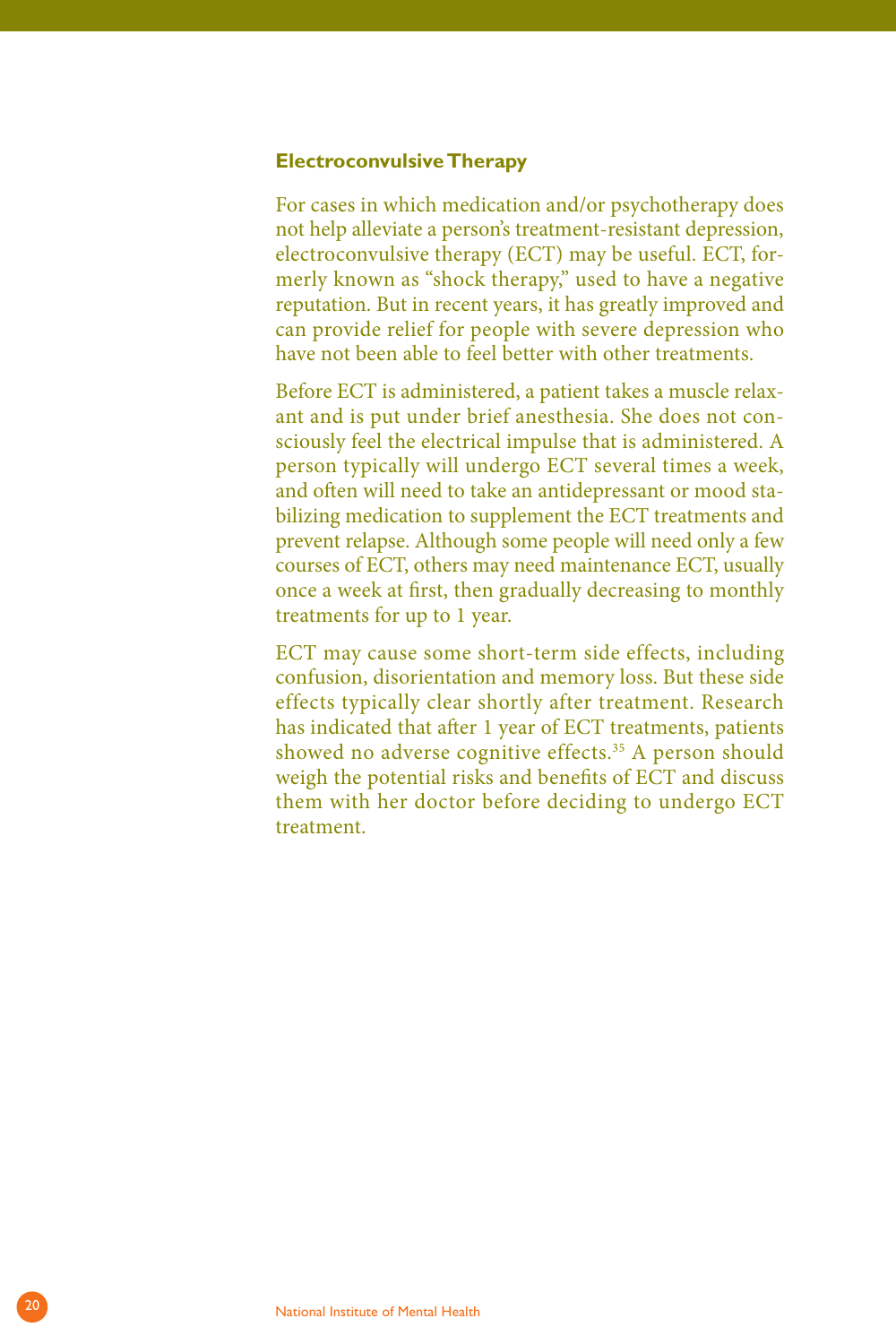## What efforts are underway to improve treatment?

Researchers are looking for ways to better understand, diagnose and treat depression among all groups of people. New possible treatments, such as faster-acting antidepressants, are being tested that give hope to those who live with difficult-to-treat depression. Researchers are studying the risk factors for depression and how it affects the brain. NIMH continues to fund cutting-edge research into this debilitating disorder. For more information on NIMH-funded research on depression visit http://www.nimh.nih.gov.

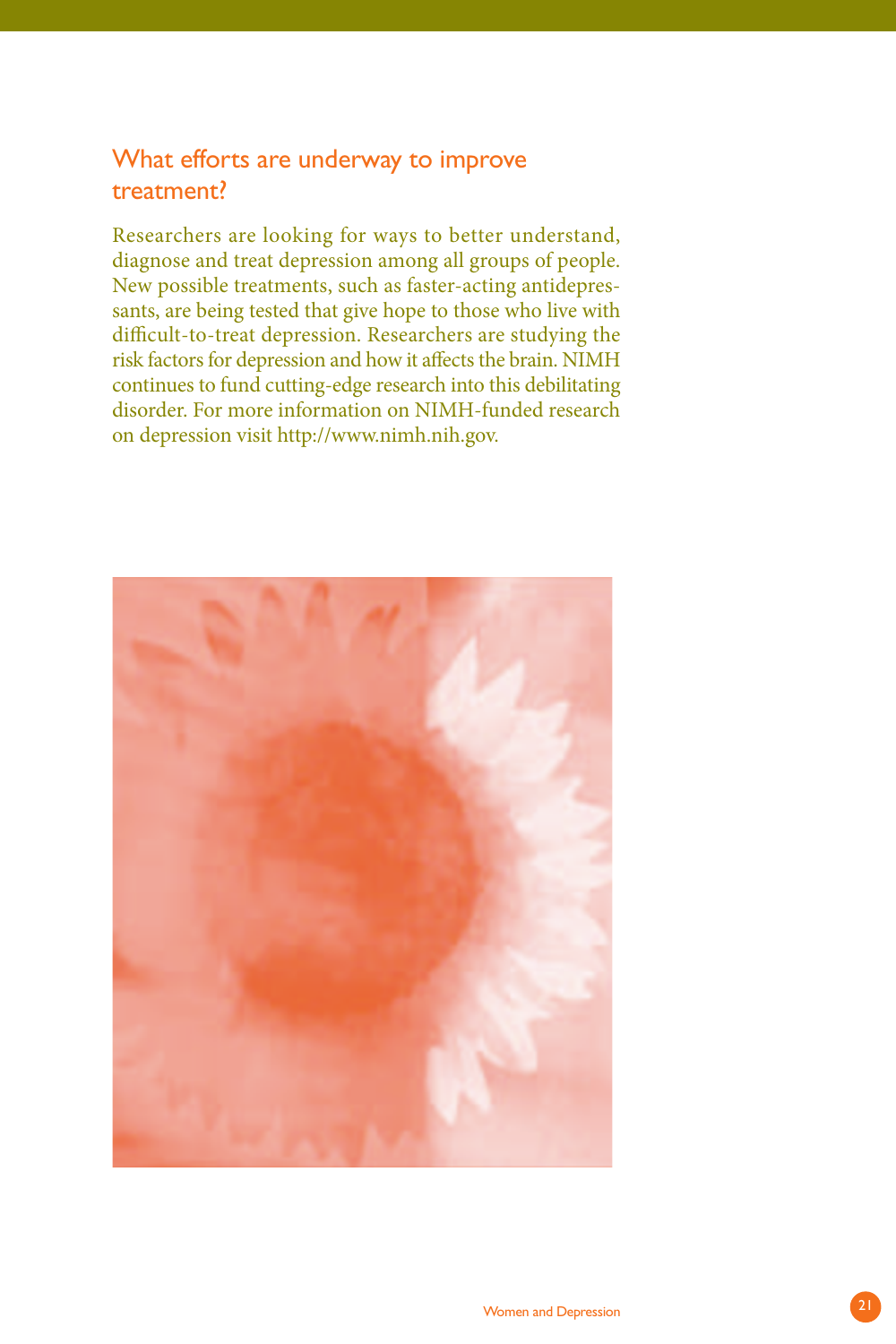## How can I help a friend or relative who is depressed?

If you know someone who has depression, the first and most important thing you can do is to help her get an appropriate diagnosis and treatment. You may need to make an appointment on her behalf and go with her to see the doctor. Encourage her to stay in treatment, or to seek different treatment if no improvement occurs after 6 to 8 weeks.

In addition, you can also:

- • Offer emotional support, understanding, patience and encouragement.
- • Engage her in conversation, and listen carefully.
- • Never disparage feelings she expresses, but point out realities and offer hope.
- Never ignore comments about suicide, and report them to your friend's or relative's therapist or doctor.
- • Invite your friend or relative out for walks, outings and other activities. Keep trying if she declines, but don't push her to take on too much too soon. Although diversions and company are needed, too many demands may increase feelings of failure.
- Remind her that with time and treatment, the depression will lift.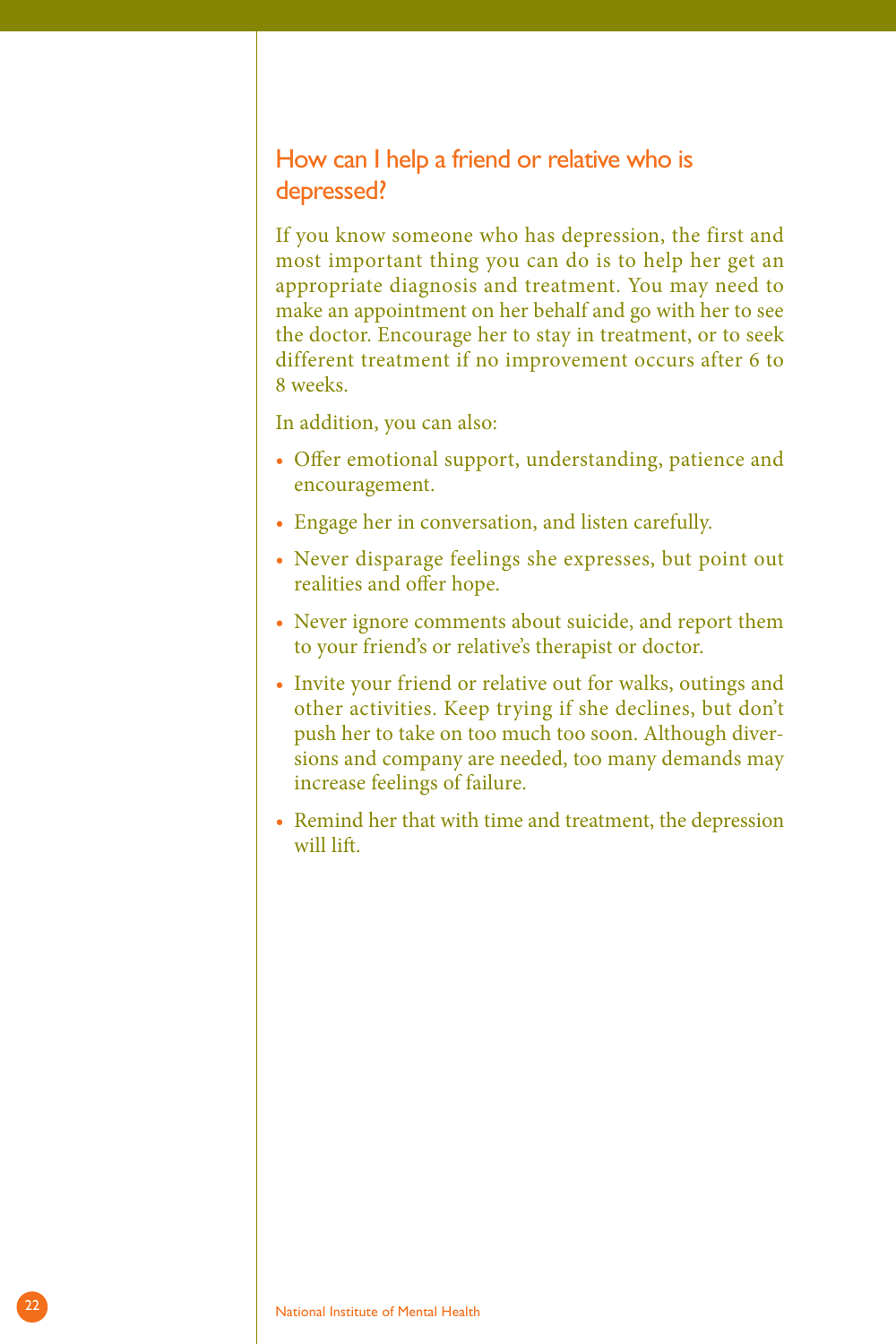## How can I help myself if I am depressed?

You may feel exhausted, helpless and hopeless. It may be extremely difficult to take any action to help yourself. But it is important to realize that these feelings are part of the depression and do not reflect actual circumstances. As you recognize your depression and begin treatment, negative thinking will fade. In the meantime:

- • Engage in mild activity or exercise. Go to a movie, a ballgame, or another event or activity that you once enjoyed. Participate in religious, social or other activities.
- • Set realistic goals for yourself.
- • Break up large tasks into small ones, set some priorities and do what you can as you can.
- • Try to spend time with other people and confide in a trusted friend or relative. Try not to isolate yourself, and let others help you.
- • Expect your mood to improve gradually, not immediately. Do not expect to suddenly "snap out of " your depression. Often during treatment for depression, sleep and appetite will begin to improve before your depressed mood lifts.
- Postpone important decisions, such as getting married or divorced or changing jobs, until you feel better. Discuss decisions with others who know you well and have a more objective view of your situation.
- • Be confident that positive thinking will replace negative thoughts as your depression responds to treatment.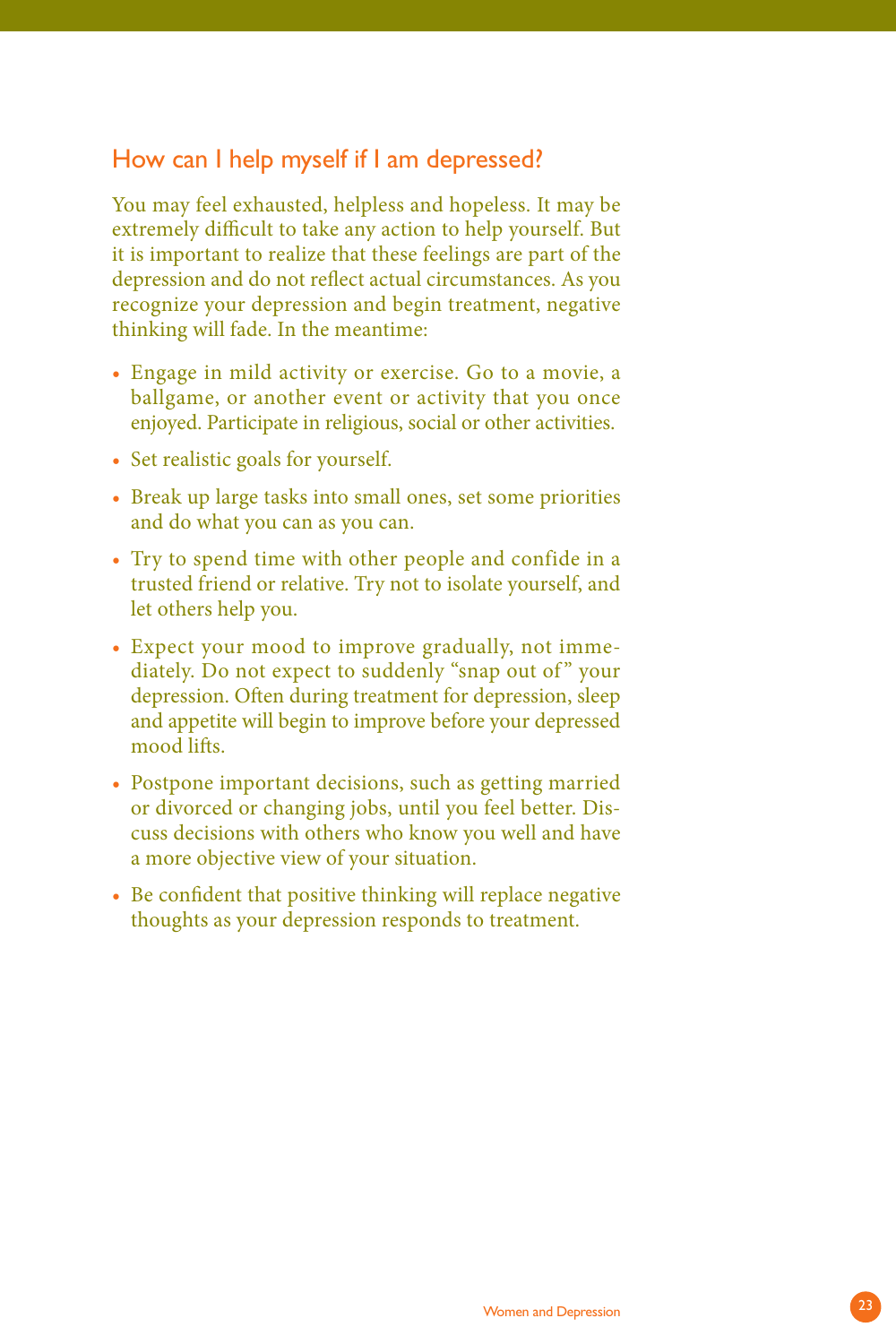## Where can I go for help?

If you are unsure where to go for help, ask your family doctor. Others who can help are:

- • Mental health specialists, such as psychiatrists, psychologists, social workers, or mental health counselors.
- Health maintenance organizations (HMOs).
- • Community mental health centers.
- Hospital psychiatry departments and outpatient clinics.
- • Mental health programs at universities or medical schools.
- • State hospital outpatient clinics.
- • Family services, social agencies or clergy.
- Peer support groups.
- Private clinics and facilities.
- • Employee assistance programs.
- • Local medical and/or psychiatric societies.

You can also check the phone book under "mental health," "health," "social services," "hotlines," or "physicians" for phone numbers and addresses. An emergency room doctor also can provide temporary help and can tell you where and how to get further help.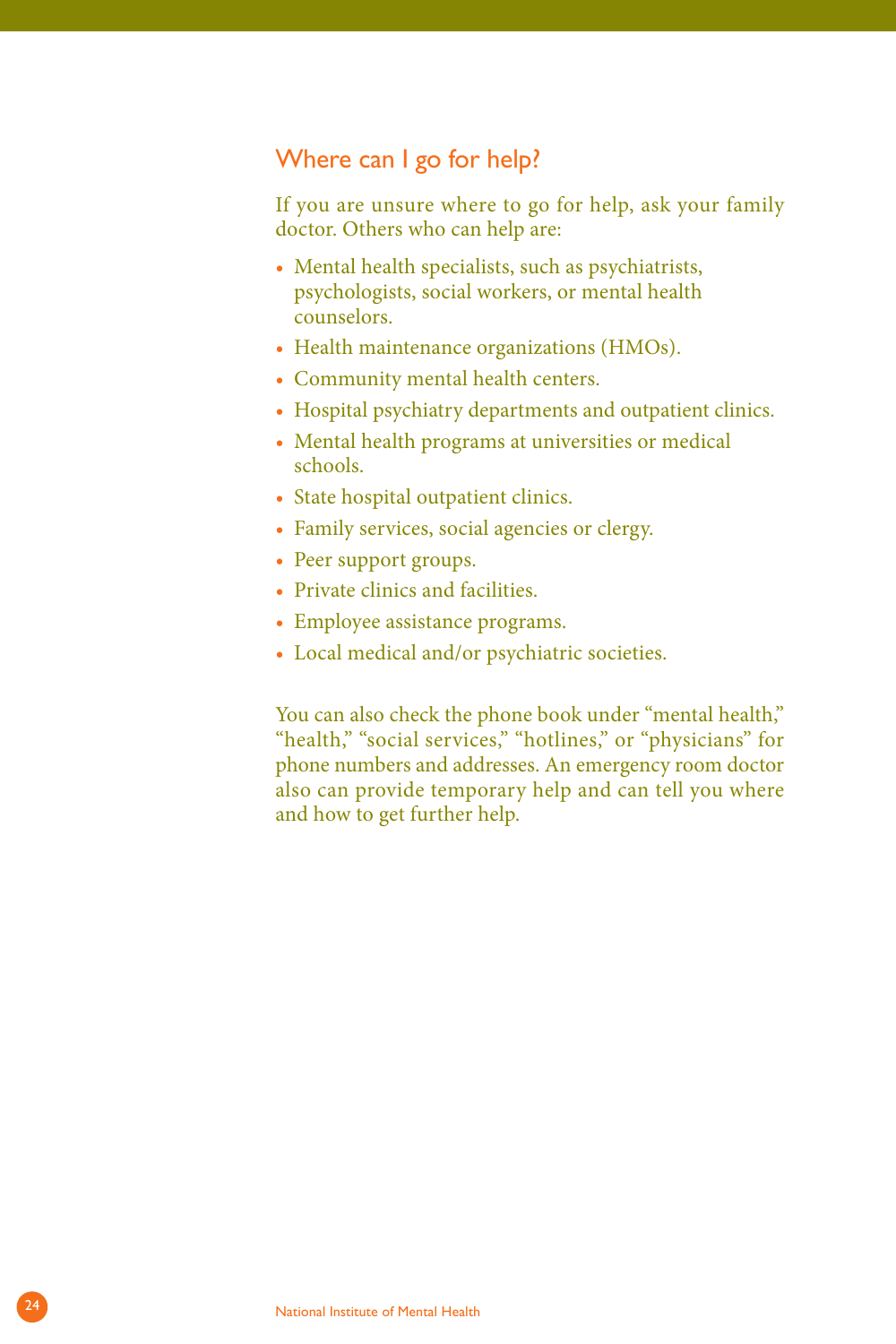## What if I or someone I know is in crisis?

Women are more likely than men to attempt suicide. If you are thinking about harming yourself or attempting suicide, tell someone who can help immediately.

- Call your doctor.
- Call 911 for emergency services.
- Go to the nearest hospital emergency room.
- Call the toll-free, 24-hour hotline of the National Suicide Prevention Lifeline at 1-800-273-TALK (1-800-273-8255); TTY: 1-800-799-4TTY (4889) to be connected to a trained counselor at a suicide crisis center nearest you.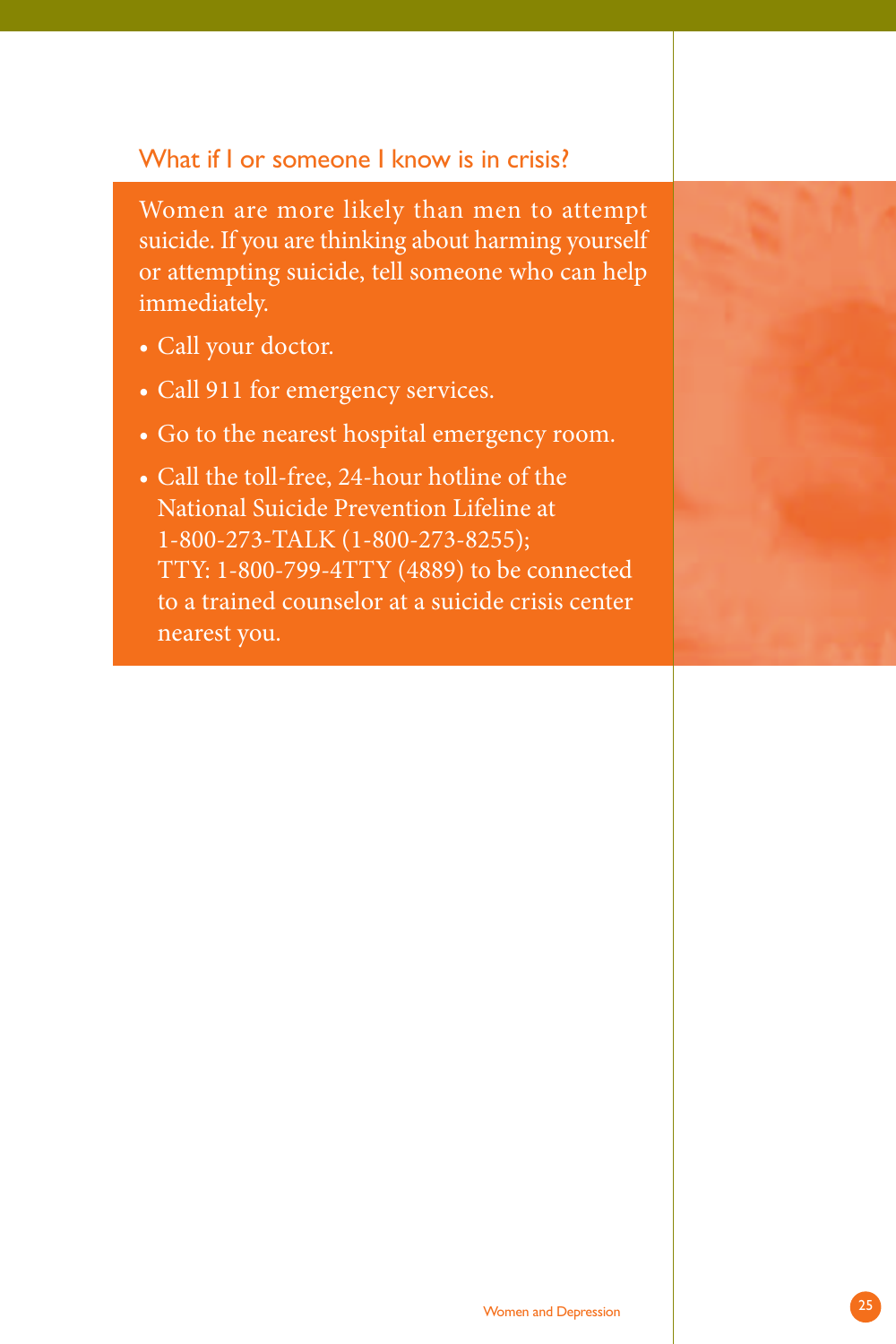## **Citations**

- Kessler RC, Berglund P, Demler O, Jin R, Koretz D, Merikangas KR, Rush AJ, Walters EE, Wang PS. The epidemiology of major depressive disorder: results from the National Comorbidity Survey Replication (NCS-R). *Journal of the American Medical Association*. 2003; 289(3): 3095-3105.
- 2. Rohan KJ, Lindsey KT, Roecklein KA, Lacy TJ. Cognitive-behavioral therapy, light therapy and their combination in treating seasonal affective disorder. *Journal of Affective Disorders*. 2004; 80: 273-283.
- 3. Tsuang MT, Bar JL, Stone WS, Faraone SV. Gene-environment interactions in mental disorders. *World Psychiatry*. 2004 Jun; 3(2): 73-83.
- 4. Schmidt PJ, Nieman LK, Danaceau MA, Adams LF, Rubinow DR. Differential behavioral effects of gonadal steroids in women with and in those without premenstrual syndrome. *New England Journal of Medicine*. 1998 Jan 22; 338(4): 209-216.
- 5. Rubinow DR, Schmidt PJ, Roca CA. Estrogenserotonin interactions: Implications for affective regulation. *Biological Psychiatry*. 1998; 44(9): 839-850.
- 6. Ross LE, Steiner M. A Biopsychosocial approach to premenstrual dysphoric disorder. *Psychiatric Clinics of North America*. 2003;  $26(3): 529 - 546.$
- 7. Dreher JC, Schmidt PJ, Kohn P, Furman D, Rubinow D, Berman KF. Menstrual cycle phase modulates reward-related neural function in women. *Proceedings of the National Academy of Sciences*. 2007 Feb 13; 104(7): 2465-2470.
- 8. Munk-Olsen T, Laursen TM, Pederson CB, Mores O, Mortensen PB. New parents and mental disorders. *Journal of the American Medical Association*. 2006 Dec 6; 296(21): 2582-2589.
- 9. Chaudron LH, Szilagyi PG, Kitzman HJ, Wadkins HI, Conwell Y. Detection of postpartum depressive symptoms by screening at well-child visits. *Pediatrics*. 2004 Mar; 113(3 Pt 1): 551-558.
- 10. Freeman MP, Wright R, Watchman M, Wahl RA, Sisk DJ, Fraleigh L, Weibrecht JM. Postpartum depression assessments at wellbaby visits: screening feasibility, prevalence and risk factors. *Journal of Women's Health*. 2005 Nov 10; 14(10): 929-935.
- 11. Freeman EW, Sammel MD, Lin H, Nelson DB. Associations of hormones and menopausal status with depressed mood in women with no history of depression. *Archives of General Psychiatry*. 2006 Apr; 63(4): 375-382.
- 12. Cohen L, Altshuler L, Harlow B, Nonacs R, Newport DJ, Viguera A, Suri R, Burt V, Hendrick AM, Loughead A, Vitonis AF, Stowe Z. Relapse of major depression during pregnancy in women who maintain or discontinue antidepressant treatment. *Journal of the American Medical Association*. 2006 Feb 1; 295(5): 499-507.
- 13. Bebbington PE, Dunn G, Jenkins R, Lewis G, Brugha T, Farrell M, Meltzer H. The influence of age and sex on the prevalence of depressive conditions: report from the National Survey of Psychiatric Morbidity. *International Review of Psychiatry.* 2003 Feb-May; 15(1-2): 74-83.
- 14. Nolen-Hoeksema S, Larson J, Grayson C. Explaining the gender difference in depressive symptoms. *Journal of Personality and Social Psychology*. 1999; 77(5): 1061-1072.
- 15. Regier DA, Rae DS, Narrow WE, Kaebler CT, Schatzberg AF. Prevalence of anxiety disorders and their comorbidity with mood and addictive disorders. *British Journal of Psychiatry*. 1998; 173(Suppl. 34): 24-28.
- 16. Devane CL, Chiao E, Franklin M, Kruep EJ. Anxiety disorders in the 21<sup>st</sup> century: status, challenges, opportunities, and comorbidity with depression. *American Journal of Managed Care*. 2005 Oct; 11(Suppl. 12): S344-353.
- 17. Kessler RC, Barker PR, Colpe LJ, Epstein JF, Gfroerer JC, Hiripi E, Howes MJ, Normand SL, Manderscheid RW, Walters EE, Zaslavsky AM. Screening for serious mental illness in the general population. *Archives of General Psychiatry*. 2003 Feb; 60(2): 184-189.
- 18. Conway KP, Compton W, Stinson FS, Grant BF. Lifetime comorbidity of DSM-IV mood and anxiety disorders and specific drug use disorders: results from the National Epidemiologic Survey on Alcohol and Related Conditions*. Journal of Clinical Psychiatry*. 2006 Feb; 67(2): 247-257.
- 19. Cassano P, Fava M. Depression and public health, an overview. *Journal of Psychosomatic Research*. 2002 Oct; 53(4): 849-857.
- 20. Katon W, Ciechanowski P. Impact of major depression on chronic medical illness. *Journal of Psychosomatic Research*. 2002 Oct; 53(4): 859-863.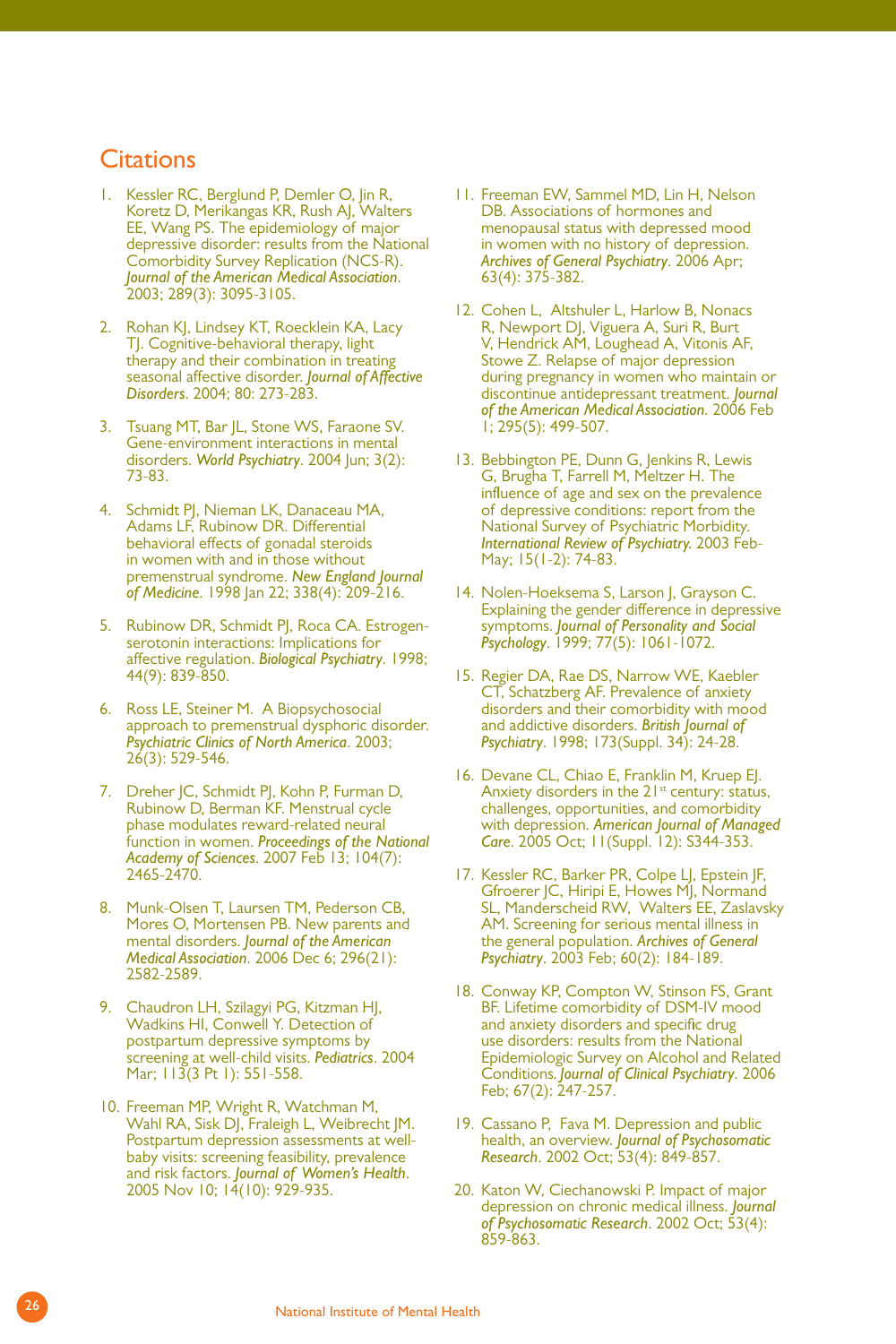- 21. Hankin BL, Abramson LY. Development of gender differences in depression: an elaborated cognitive vulnerability-transactional stress theory. *Psychological Bulletin*. 2001 Nov; 127(6): 773-796.
- 22. Calvete E, Cardenoso O. Gender differences in cognitive vulnerability to depression and behavior problems in adolescents*. Journal of Abnormal Child Psychology*. 2005 Apr; 33(2): 179-192.
- 23. Cyranowski J, Frank E, Young E, Shear K. Adolescent onset of the gender difference in lifetime rates of major depression. *Archives of General Psychiatry*. 2000 Jan; 57(1): 21-27.
- 24. Krishnan KRR, Taylor WD, McQuoid DR, MacFall JR, Payne ME, Provenzale JM, Steffens DC. Clinical characteristics of magnetic resonance imaging-defined subcortical ischemic depression. *Biological Psychiatry.* 2004 Feb 15; 55(4): 390-397.
- 25. Rush JA, Trivedi MH, Wisniewski SR, Stewart JW, Nierenberg AA, Thase ME, Ritz L, Biggs MM, Warden D, Luther JF, Shores-Wilson K, Niederehe G, Fava M. Bupropion-SR, Sertraline, or Venlafaxine-XR after failure of SSRIs for depression. *New England Journal of Medicine.* 2006 Mar 23; 354(12): 1231-1242.
- 26. Trivedi MH, Fava M, Wisniewski SR, Thase ME, Quitkin F, Warden D, Ritz L, Nierenberg AA, Lebowitz BD, Biggs MM, Luther JF, Shores-Wilson K, Rush JA. Medication augmentation after the failure of SSRIs for depression. *New England Journal of Medicine*. 2006 Mar 23; 354(12): 1243-1252.
- 27. Marcus SM, Flynn HA, Blow F, Barry K. A screening study of antidepressant treatments and mood symptoms in pregnancy. *Archives of Women's Mental Health*. 2005 May; 8(1): 25-27.
- 28. Austin M. To treat or not to treat: maternal depression, SSRI use in pregnancy and adverse neonatal effects. *Psychological Medicine.* 2006 Jul 25; 1-8.
- 29. U.S. Food and Drug Administration (FDA). FDA Medwatch drug alert on Effexor and SSRIs, 2004 Jun 3. Available at (www.fda.gov/ medwatch/safety/2004/safety04. htm#effexor).
- 30. Weissman AM, Levy BT, Hartz AJ, Bentler S, Donohue M, Ellingrod VL, Wisner KL. Pooled analysis of antidepressant levels in lactating mothers, breast milk and nursing infants. *American Journal of Psychiatry.* 2004 Jun; 161(6): 1066-1078.
- 31. Bridge JA, Iyengar S, Salary CB, Barbe RP, Birmaher B, Pincus HA, Ren L, Brent DA. Clinical response and risk for reported suicidal ideation and suicide attempts in pediatric antidepressant treatment, a meta-analysis of randomized controlled trials. *Journal of the American Medical Association.* 2007; 297(15): 1683-1696.
- 32. Hypericum Depression Trial Study Group. Effect of Hypericum perforatum (St. John's wort) in major depressive disorder: a randomized controlled trial. *Journal of the American Medical Association*. 2002 Apr 10; 287(14): 1807-1814.
- 33. March J, Silva S, Petrycki S, Curry J, Wells K, Fairbank J, Burns B, Domino M, McNulty S, Vitiello B, Severe J, Treatment for Adolescents with Depression Study (TADS) team. Fluoxetine, cognitive-behavioral therapy, and their combination for adolescents with depression: Treatment for Adolescents with Depression Study (TADS) randomized controlled trial*. Journal of the American Medical Association*. 2004 Aug 18; 292(7): 807-820.
- 34. Reynolds CF III, Dew MA, Pollock BG, Mulsant BH, Frank E, Miller MD, Houck PR, Mazumdar S, Butters MA, Stack JA, Schlernitzauer MA, Whyte EM, Gildengers A, Karp J, Lenze E, Szanto K, Bensasi S, Kupfer DJ. Maintenance treatment of major depression in old age. *New England Journal of Medicine.* 2006 Mar 16; 354(11): 1130-1138.
- 35. Rami L, Bernardo M, Boget T, Ferrer J, Portella M, Gil-Verona JA, Salamero M. Cognitive status of psychiatric patients under maintenance electroconvulsive therapy: a one-year longitudinal study. *The Journal of Neuropsychiatry and Clinical Neurosciences*. 2004 Fall; 16(4): 465-471.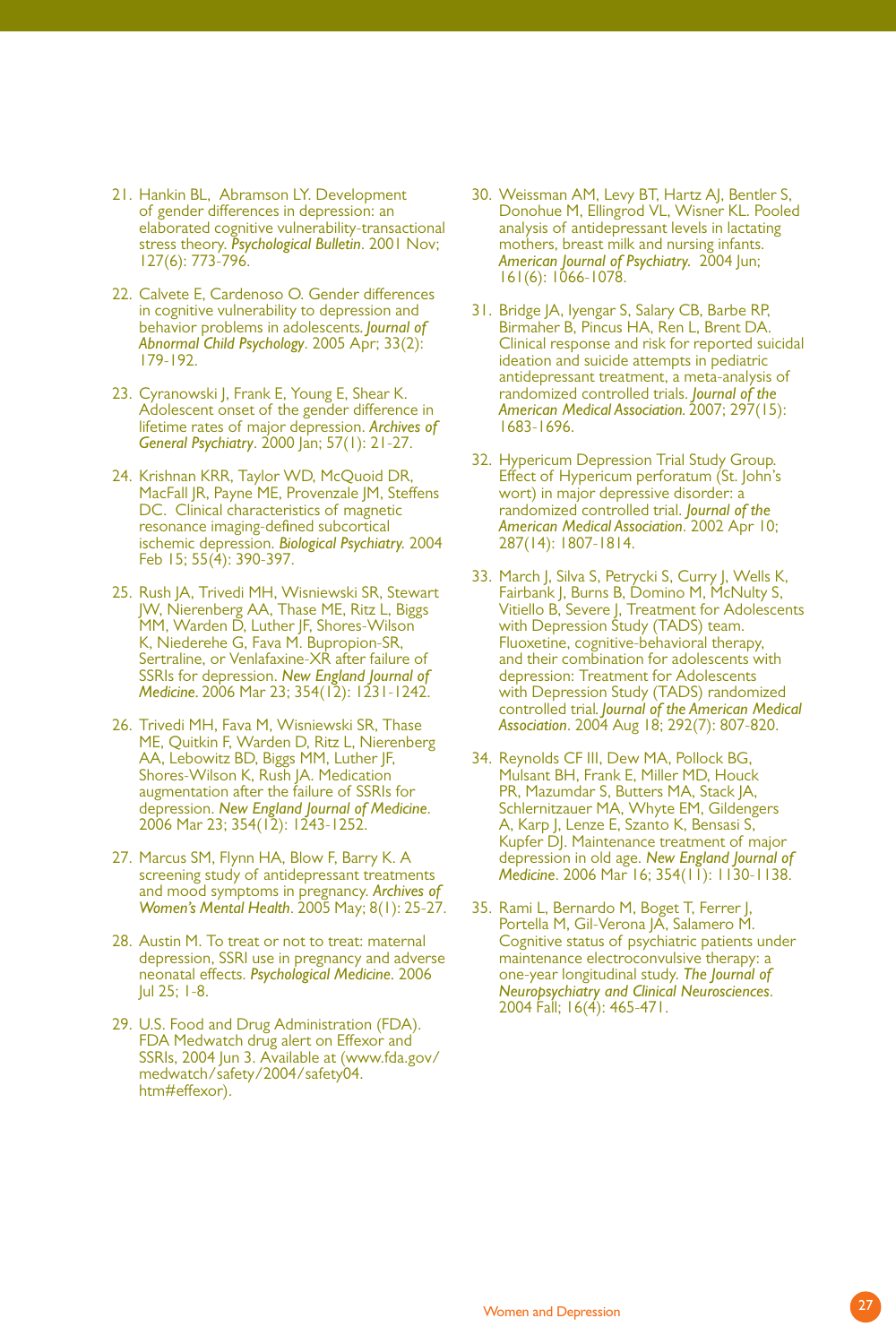# For more information on women's mental health and depression

Visit the National Library of Medicine's MedlinePlus **http://medlineplus.gov**  En Español, **http://medlineplus.gov/spanish** 

For information on clinical trials for depression NIMH supported clinical trials **http://www.nimh.nih.gov/health/trials/index.shtml** 

National Library of Medicine Clinical Trials Database: **http://www.clinicaltrials.gov** 

Clinical trials at NIMH in Bethesda, MD **http://patientinfo.nimh.nih.gov** 

Information from NIMH is available in multiple formats.You can browse online, download documents in PDF, and order materials through the mail. If you would like to have NIMH publications, you can order them online at **http://www. nimh.nih.gov**. If you do not have Internet access please contact the NIMH Information Resource Center at the numbers listed below.

#### **National Institute of Mental Health**

Science Writing, Press & Dissemination Branch 6001 Executive Boulevard Room 8184, MSC 9663 Bethesda, MD 20892-9663 Phone: 301-443-4513 or 1-866-615-NIMH (6464) toll-free TTY: 301-443-8431 or 1-866-415-8051 toll-free FAX: 301-443-4279 E-mail: **nimhinfo@nih.gov**  Web site: **http://www.nimh.nih.gov**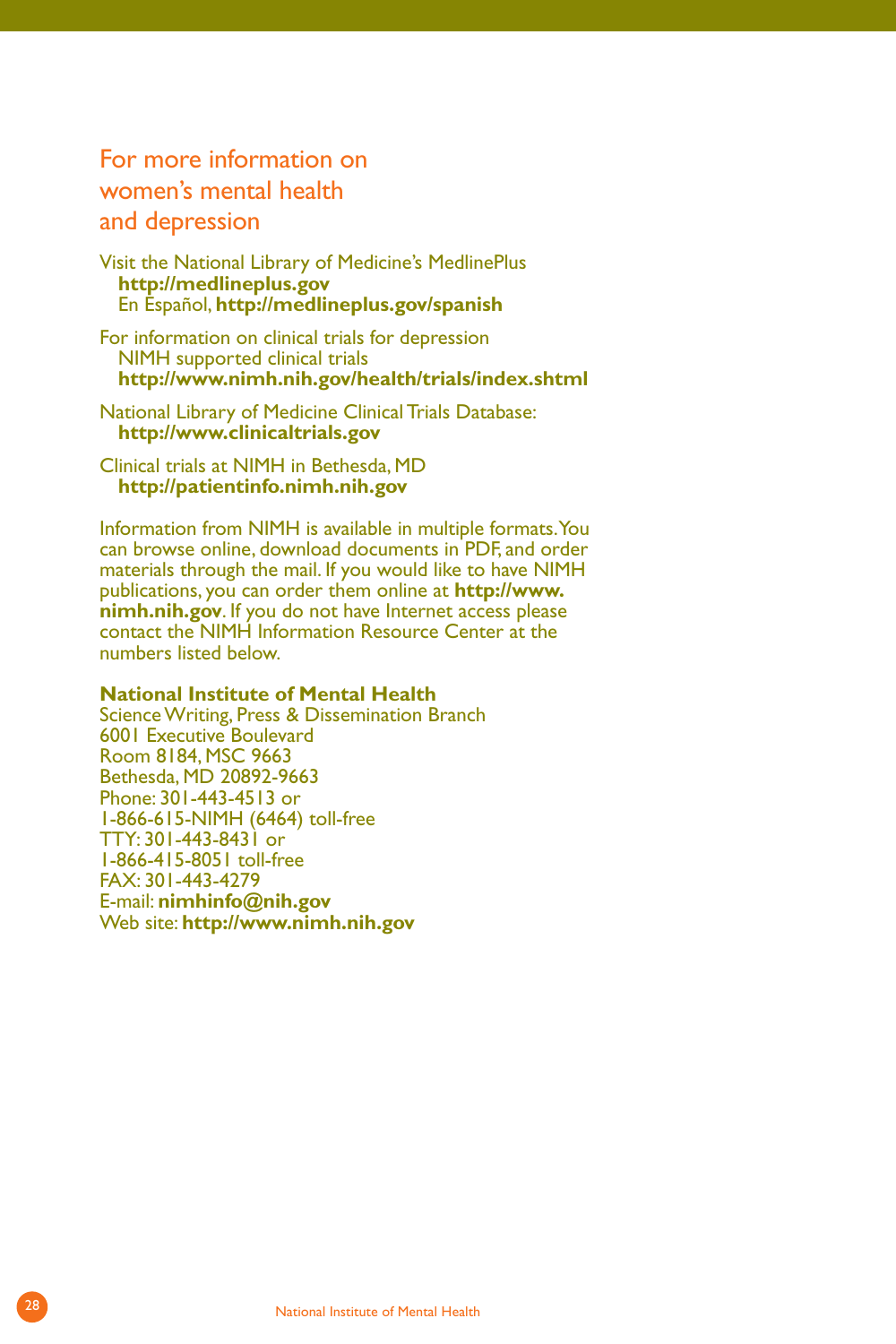#### **Reprints**

This publication is in the public domain and may be reproduced or copied without permission from NIMH.We encourage you to reproduce it and use it in your efforts to improve public health. Citation of the National Institute of Mental Health as a source is appreciated. However, using government materials inappropriately can raise legal or ethical concerns, so we ask you to use these guidelines:

- NIMH does not endorse or recommend any commercial products, processes, or services, and our publications may not be used for advertising or endorsement purposes.
- NIMH does not provide specific medical advice or treatment recommendations or referrals; our materials may not be used in a manner that has the appearance of such information.
- NIMH requests that non-Federal organizations not alter our publications in ways that will jeopardize the integrity and "brand" intact when using the publication.
- Addition of non-Federal Government logos and Web site links may not have the appearance of NIMH endorsement of any specific commercial products or services or medical treatments or services.

If you have questions regarding these guidelines and use of NIMH publications, please contact the NIMH Information Resource Center at 1-866-615-6464 or e-mail at nimhinfo@nih.gov.